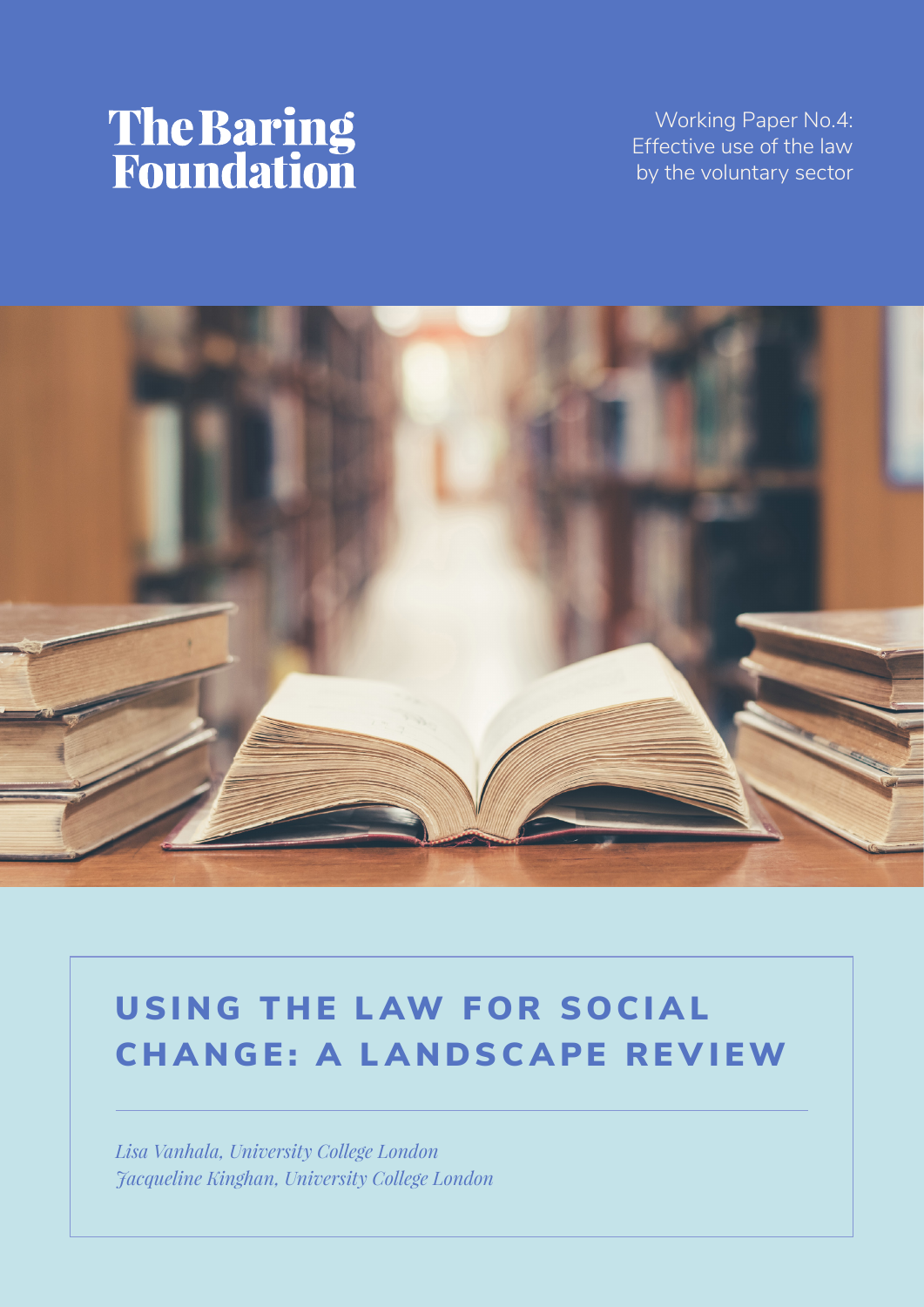The Baring Foundation is grateful to Lisa Vanhala and Jacqui Kinghan (University College London) for authoring this review.

Lisa and Jacqui are acting with New Philanthropy Capital as the Learning Partners to the Foundation's Strengthening the Voluntary Sector (STVS) programme.

The STVS programme was launched in 2015 and is a collaboration with the Legal Education Foundation and the Esmée Fairbairn Foundation. It aims to support civil society organisations to embrace the law and human rights based approaches as effective tools for achieving change for individuals and communities. It also aims to build sustainable collaborations that leverage existing legal expertise within the sector to ensure the use of these approaches is as effective as possible.

The Learning Partner will support the Foundation with a programme of research over the next three years.

Visit our website to find out more: [www.baringfoundation.org.uk](http://www.baringfoundation.org.uk)

Sign up to e-bulletins from our STVS programme: [https://baringfoundation.org.uk/sign-up-to-our](https://baringfoundation.org.uk/sign-up-to-our-newsletter/ )[newsletter/](https://baringfoundation.org.uk/sign-up-to-our-newsletter/ )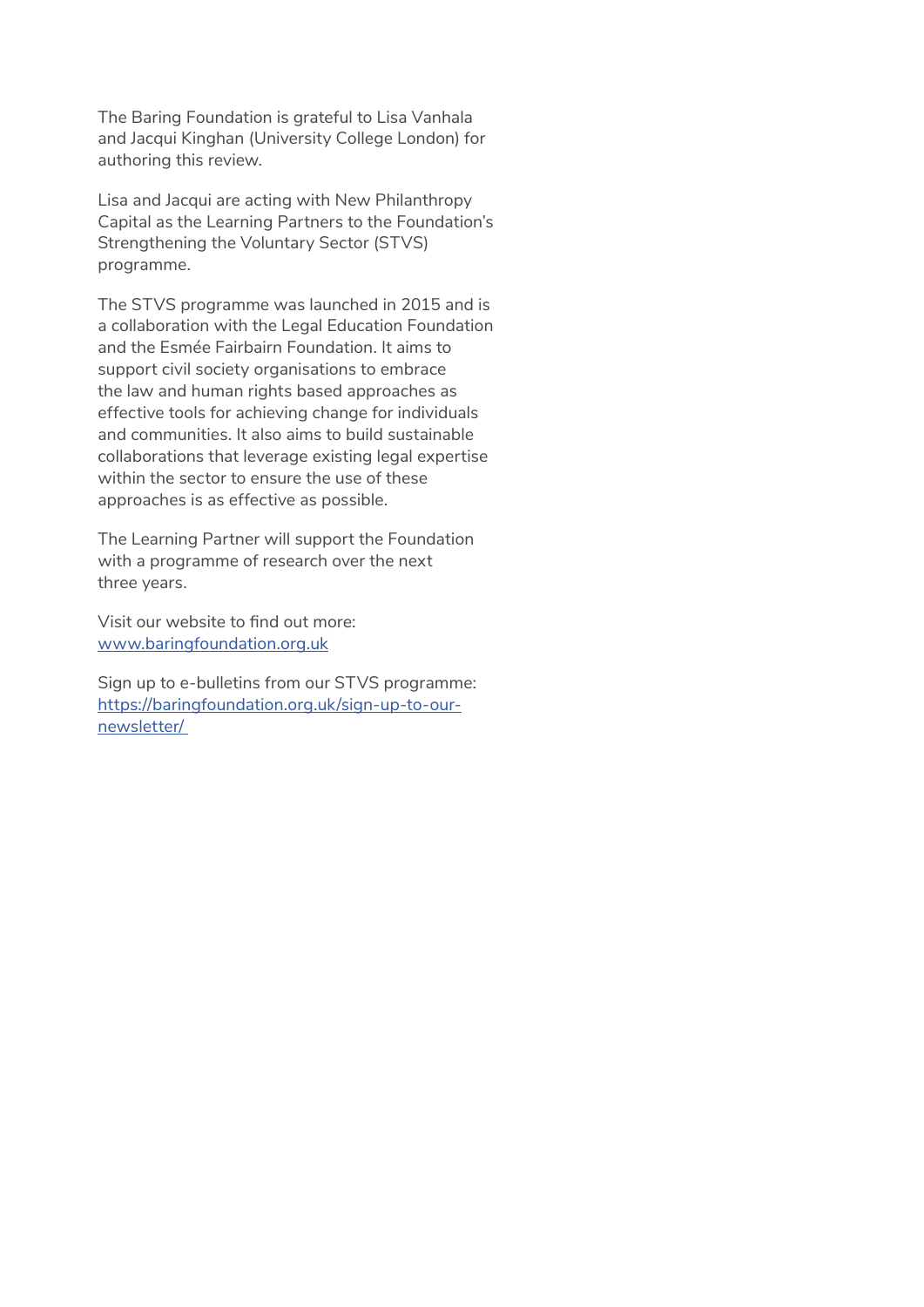# **Contents**

| 1 : Executive Summary<br>2 : Introduction<br>3: Approach<br>4 : Review of existing research |                                                  | 4<br>7<br>9 |  |                                                                          |  |
|---------------------------------------------------------------------------------------------|--------------------------------------------------|-------------|--|--------------------------------------------------------------------------|--|
|                                                                                             |                                                  |             |  | 1. Legal stock                                                           |  |
|                                                                                             |                                                  |             |  | 2. Shifting structural opportunities and constraints in the legal system |  |
|                                                                                             |                                                  |             |  | 3. Resourcing use of the law                                             |  |
|                                                                                             | 4. Voluntary Sector Organisation characteristics |             |  |                                                                          |  |
|                                                                                             | 5. Voluntary Sector Organisation relationships   |             |  |                                                                          |  |
| 5: Conclusions                                                                              |                                                  | 16          |  |                                                                          |  |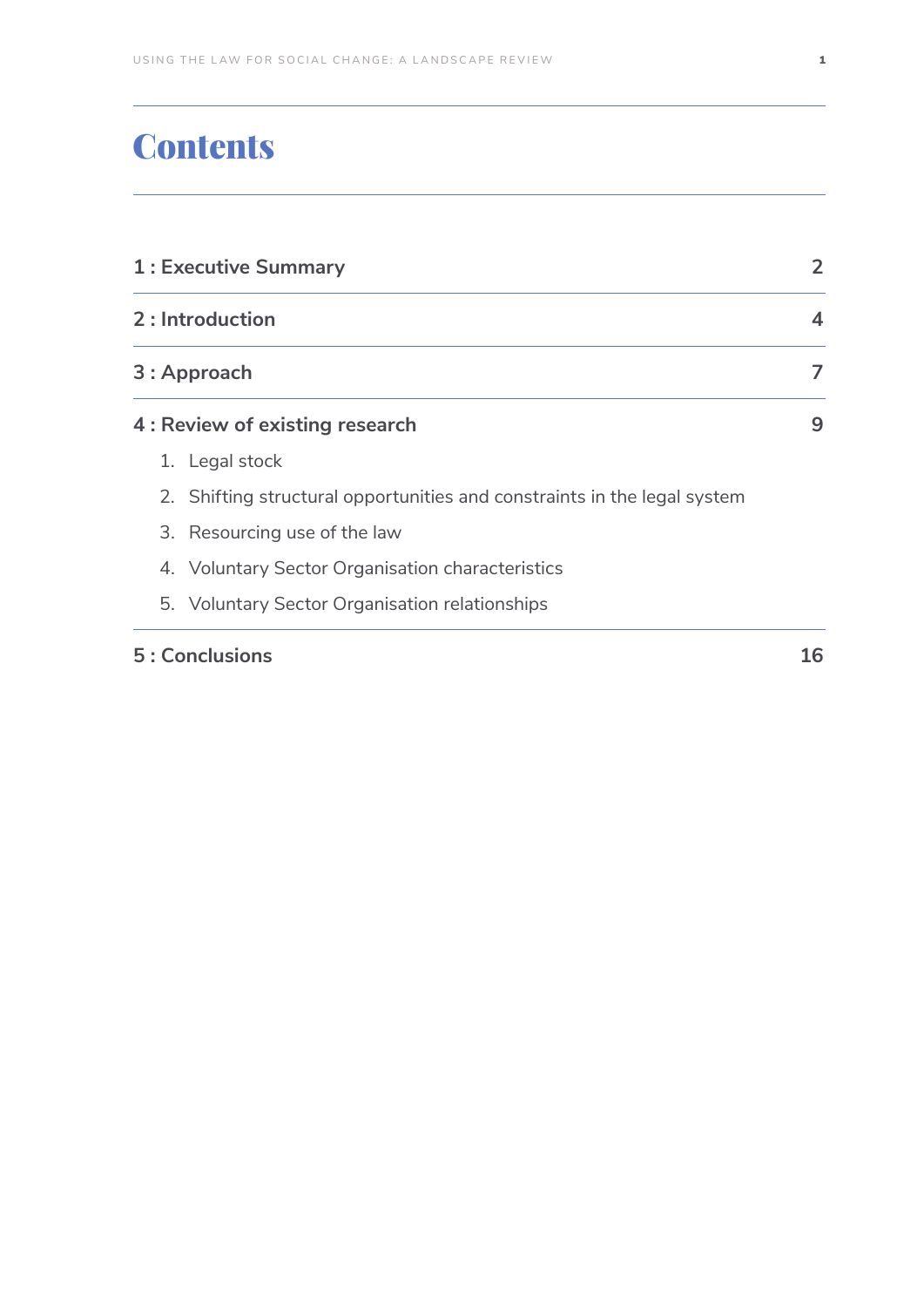# <span id="page-3-0"></span>1 : Executive Summary

The Strengthening the Voluntary Sector (STVS) programme supports effective use of the law and human rights based approaches by the voluntary sector in the United Kingdom. The programme intends to play a role in developing our conceptual understanding of the barriers, strengths and risks of using the law and has begun to build the evidence base to address empirical questions such as how, when and under what conditions use of the law and human rights-based approaches are effective, efficient and legitimate tools to tackle discrimination and disadvantage.

This review of the research landscape is the first publication produced by the Programme's Learning Partners and is intended to help guide the development of its programme of research over the next three years. However, we hope that it also provides useful information for the wider voluntary sector, legal and academic communities.

The objectives of this review are:

- 1. to succinctly outline existing knowledge on use of the law and human rights-based approaches by the voluntary sector in the UK;
- 2. to identify specific gaps in our knowledge and understanding with a view to establishing a forward-looking research agenda.

The research suggests that voluntary sector organisations considering use of the law and human rights-based approaches today face a unique socio-political context with specific challenges and opportunities. Four phenomena are playing a key role in shaping the landscape:

- 1. the impacts of **austerity politics**, both in terms of accessing justice and in terms of the scale and breadth of disadvantage and discrimination;
- 2. the shifting legal landscape caused by uncertainty over **Brexit**;
- 3. shrinking space for civil society;
- 4. a growth in the **hostility to human rights** talk.

The research finds that there are a number of factors voluntary sector organisations should consider in terms of using the law and human rights-based approaches. It also demonstrates that there is a better understanding of some of these factors than others. Key lines of enquiry include:

- 1. Types of law: Existing research shows that UK voluntary sector organisations tend to rely on human rights and equality law. There is much less research on use of the other types of law (such as labour law, administrative law, community care law) and other forms of law (such as collective/class actions, soft law, international treaties and other international legal mechanisms) by comparison.
- 2. **Structural factors:** Different ways of using the law, and participating in litigation efforts specifically, come with their own advantages, disadvantages and costs in terms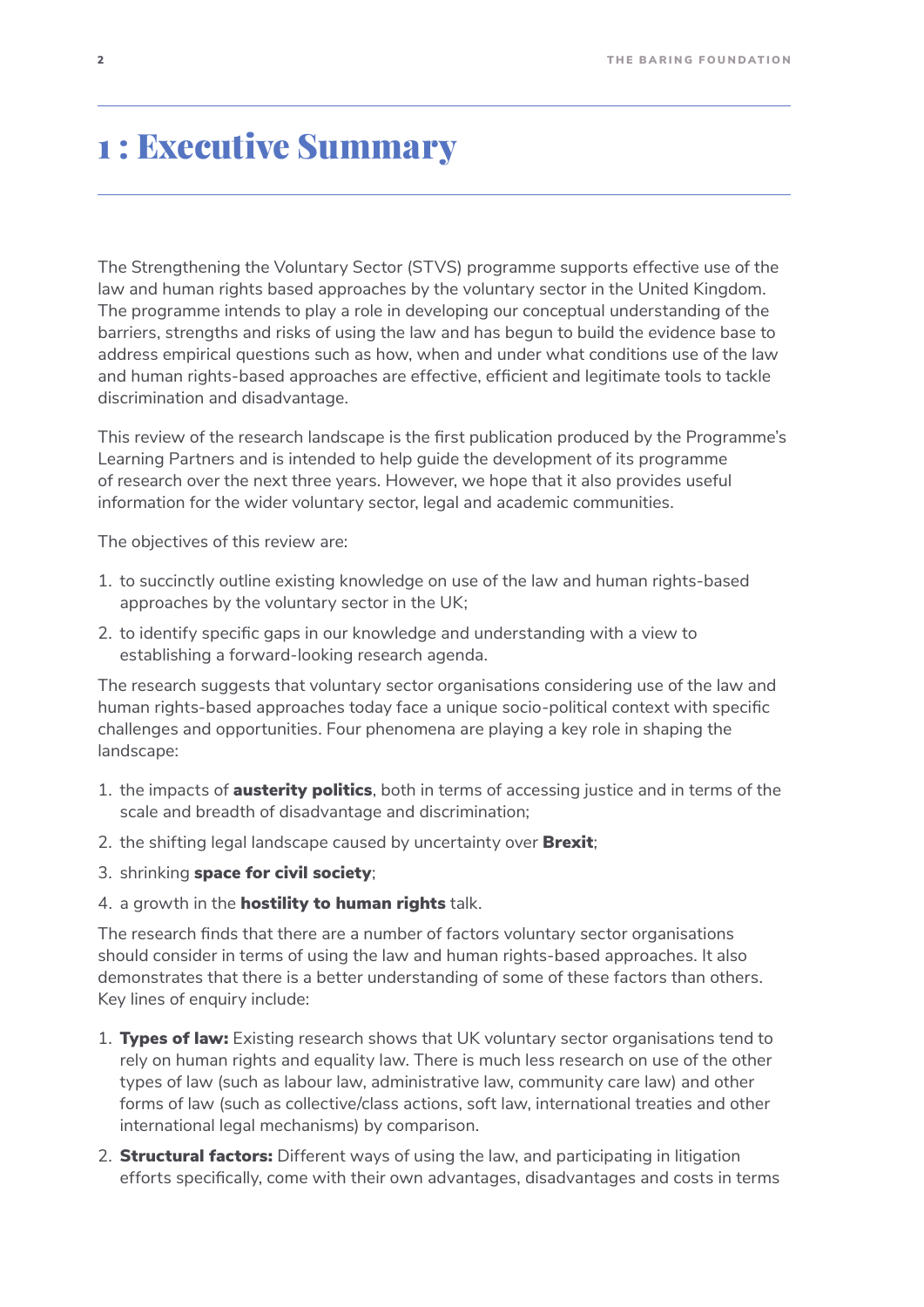of ability to access the court, cost risks, and ability to share expertise with the court. Recent research highlights the need to better understand regional variation in the ability to access justice, obtain social welfare legal advice, effectively deploy human rights language and to pursue public law remedies.

- 3. **Resources:** Drastic cuts to legal aid in England and Wales have restricted the types of legal advice and representation provided and have also constrained voluntary sector organisations in terms of using legal aid funding to create a framework to facilitate other types of legal activity. New research on crowdfunding has noted that this is a potentially useful way of resourcing legal tactics, but this is not a totally straightforward process and has inherent risks both for voluntary sector organisations and for access to justice more broadly.
- 4. Voluntary Sector Organisation characteristics and relationships: Specific organisational characteristics and relationships that voluntary sector organisations have with others (including those in government and with other voluntary sector organisations) can shape the likelihood of successfully using the law or human rightsbased approaches. For example, existing research on the UK experience in the field of disability rights and children's rights has shown that cooperative relationships among voluntary sector organisations can enhance the efficacy, legitimacy and effectiveness of using the law. It has also shown that competitive behaviour among voluntary sector organisations can undermine victories. A better understanding of the nuances of collaboration and partnership building in the UK will help identify both the possibilities and limitations of this approach across the sector.
- 5. Interaction between using the law and other social change tactics: Almost all research on the use of the law points out that it will not be effective if used in isolation. Yet to our knowledge there is relatively little systematic research identifying the conditions under which groups across issues areas will be successful in using the law for social change. A broader evidence base that identifies and measures outcomes and outlines which tools have been used, and to what effect, has the potential to meaningfully guide decision-making and resource allocation.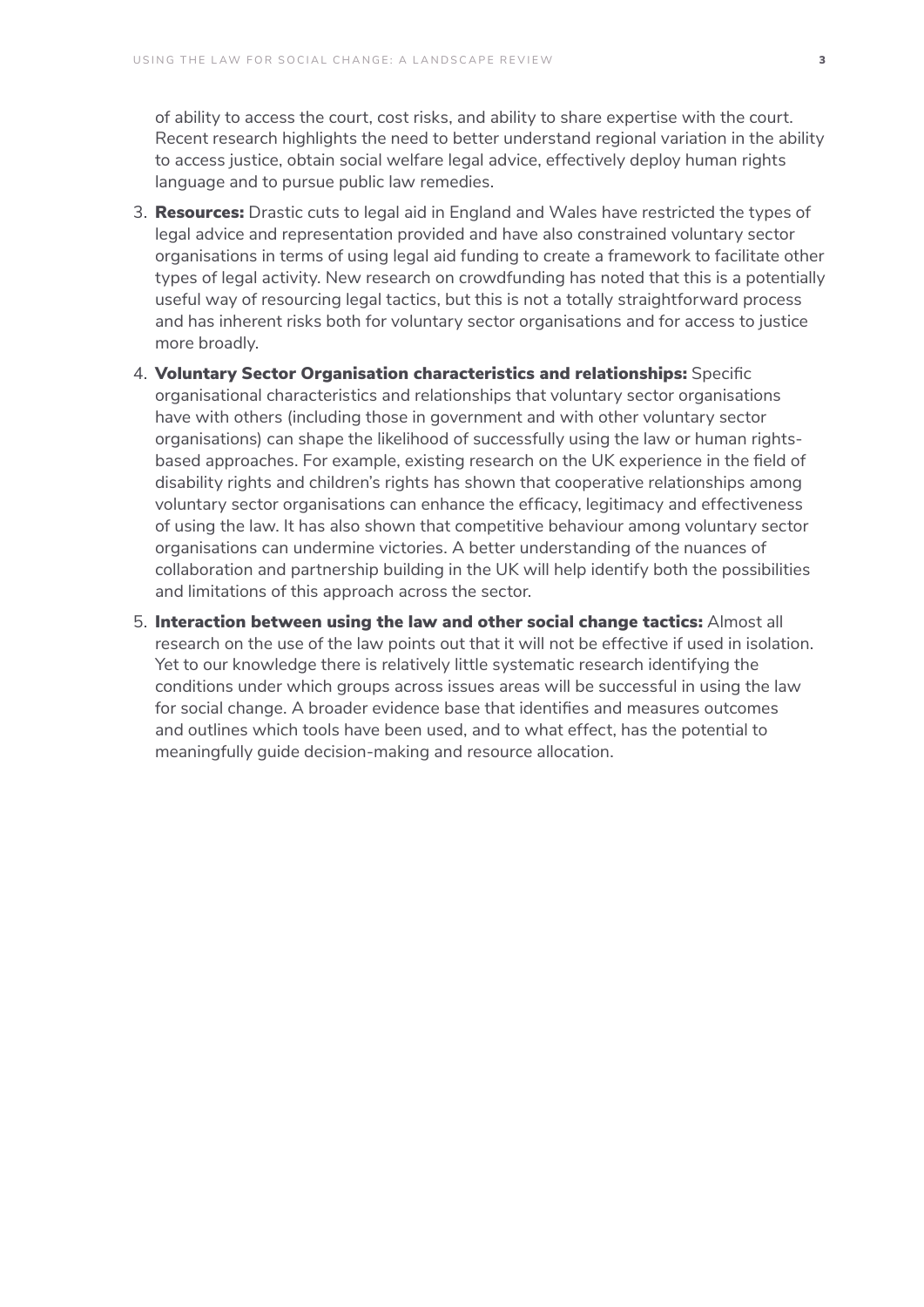# <span id="page-5-0"></span>2 : Introduction

The Baring Foundation's Strengthening the Voluntary Sector (STVS) programme supports effective use of the law and human rights based approaches by the voluntary sector in the United Kingdom. In collaboration with the Esmée Fairbairn Foundation and the Legal Education Foundation the programme has awarded 36 grants to voluntary sector organisations to-date to tackle the discrimination and disadvantage faced by vulnerable people and to foster the space in which voluntary organisations operate through use of the law and human rights based approaches. The programme intends to play a role in in developing our conceptual understanding of the barriers, strengths and risks of using the law and has begun to build the evidence-base to address empirical questions such as how, when and under what conditions use of the law and human rights-based approaches are effective, efficient and legitimate tools to tackle discrimination and disadvantage.1 The objectives of this landscape review are:

- 1. to succinctly outline existing knowledge on use of the law and human rights-based approaches by the voluntary sector in the UK;
- 2. to identify specific gaps in our knowledge and understanding with a view to establishing a forward-looking research agenda.

## CONTEXT

It is worth noting that the current legal and political environment raises a number of challenges in terms of using the law and human rights-based approaches. Four political trends in particular are important for voluntary sector organisations and their funders to consider.

#### Socio-political context

Austerity politics mean that the STVS programme's grantees and other voluntary sector organisations are under ever-mounting pressure to help a growing number of people facing disadvantage and discrimination. Reductions in legal aid spending in particular have adversely impacted children, migrants and refugees and people with additional vulnerabilities.2 Charities that may previously have been focused solely on supporting individuals are increasingly realising the systemic nature of problems and are looking

<sup>1</sup> Crowther, N. (2015) *Better use of the law and human rights by the voluntary sector*. London: Baring Foundation; Vanhala, L. (2016) *Framework for better use of the law by voluntary sector organisations*. London: Baring Foundation; Vanhala, L. (2016) Successful use of strategic litigation on issues related to discrimination and disadvantage: key cases from the UK. London: Baring Foundation.

<sup>2</sup> Amnesty International (2016) *Cuts That Hurt: The Impact of Legal Aid Cuts In England on Access to Justice*. London: Amnesty International.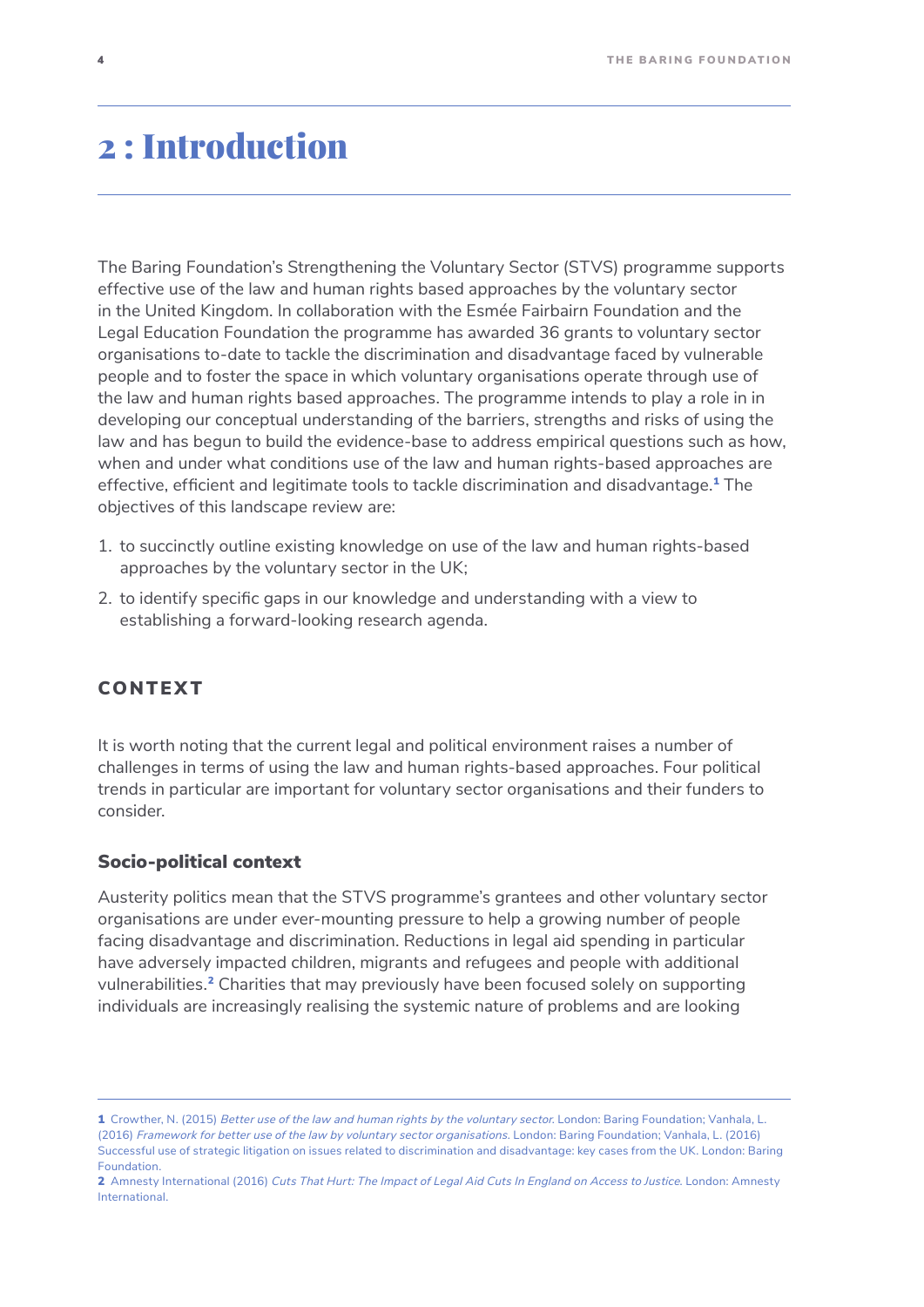for new solutions.3 A wide body of research has also shown how spending cuts have affected many parts of the administrative justice system, the services provided by legal professionals and the ability of vulnerable individuals to access justice.<sup>4</sup>

#### **Brexit**

The repatriation of policy and regulation from the EU is a challenge and there is a risk of retrogressing in terms of human rights and equality protections. There has been uncertainty around provisions of the EU (Withdrawal) Bill and concern especially at the proposed exclusion of the Charter of Fundamental Rights and Freedoms from retained EU law.5 However, the Brexit process could also provide opportunities to the voluntary sector. There is some embryonic research on the potential impact of Brexit on the voluntary sector's use of law and human rights but it is too soon to draw any firm conclusions.<sup>6</sup>

#### Shrinking space for civil society

A decades-long process of restructuring the state-voluntary sector organisation relationship into one of partnership has created a bifurcation in civil society where activism and campaigning are increasingly separated from service provision. Ishkanian notes that "despite a long history of civil society campaigning in England, its probity is being questioned" on a number of levels.7 The Lobbying Act, the Legal Aid, Sentencing and Punishment of Offenders Act (LASPO) 2012, the restrictions on third party interventions and judicial review in the Criminal Justice and Courts Act 2015 and anti-advocacy clauses in government contracts have all contributed to a chilling effect on the use of the law by voluntary sector organisations.<sup>8</sup>

#### Hostility to human rights talk

A decade-long public conversation about the possible abolition of the Human Rights Act and a vocal minority of politicians and media outlets who are antagonistic to human rights talk and have questioned the legitimacy of strategic use of the law have contributed to a

<sup>3</sup> Vanhala, L. and J. Kinghan (2018) *Literature Review on the Use and Impact of Litigation to Effect Systemic Change*. London: the Public Law Project and Lankelly Chase Foundation.

<sup>4</sup> Byrom, N. (2013) *The State of the Sector: The impact of cuts to legal aid on practitioners and their clients* (Warwick: Centre for Human Rights Practice). Thomas, R. and J. Tomlinson (2017) "Mapping current issues in administrative justice: austerity and the 'more bureaucratic rationality' approach." *Journal of Social Welfare and Family Law* 39(3): 380-399. See also Warwick University's repository of reports on the impact of public spending cuts across the UK at: [https://warwick.ac.uk/fac/soc/law/](https://warwick.ac.uk/fac/soc/law/research/centres/chrp/spendingcuts/resources/reports-uk/) [research/centres/chrp/spendingcuts/resources/reports-uk/](https://warwick.ac.uk/fac/soc/law/research/centres/chrp/spendingcuts/resources/reports-uk/)

<sup>5</sup> Liberty & Amnesty International (2018), Joint Briefing for Second Reading: *Leaving without losing: protecting human rights in the EU (Withdrawal) Bill* at:<https://www.amnesty.org.uk/files/Liberty-AIUK-brief-2ndreading-Brexit.pdf>. See also Scottish Council for Voluntary Organisations (SCVO), 'Scottish Declaration on Human Rights' at: [https://humanrightsdeclaration.scot/the](https://humanrightsdeclaration.scot/the-declaration)[declaration](https://humanrightsdeclaration.scot/the-declaration)

<sup>6</sup> See e.g. Hilson, C. (2018) "The Impact of Brexit on the Environment: Exploring the Dynamics of a Complex Relationship" *Transnational Environmental Law* 7(1): 89-113.

<sup>7</sup> Ishkanian, A. (2018) "From Consensus to Dissensus: The Politics of Anti-austerity Activism in London and its Relationship to Voluntary Organizations." *Journal of Civil Society* 14(1): 5.

<sup>8</sup> Crowther, N. (2015) *Better use of the law and human rights by the voluntary sector*. London: Baring Foundation. See also Low-Beer, R and Tomlinson, J. (2018) *Financial barriers to accessing judicial review*. London: The Public Law Project (2018), Moriarty, M and Sibley C. (2015) "Counting the True Costs of Section 87 of the Criminal Justice and Courts Act 2015". *Judicial Review* 20(3): 147.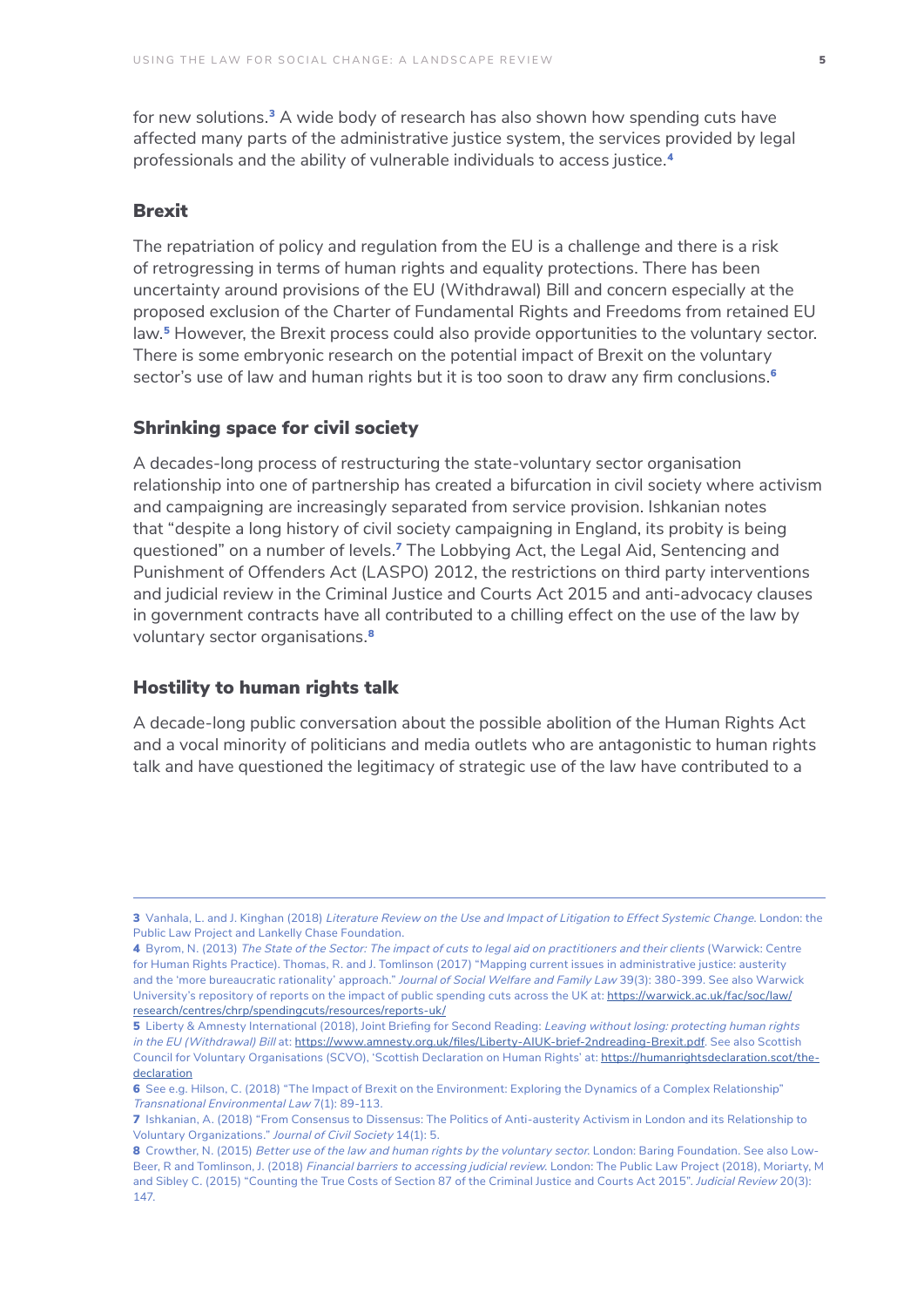hostile environment for use of the law and human rights-based approaches.<sup>9</sup> This is further complicated by confusion around the charitable purpose of human rights.<sup>10</sup> The Charity Commission's guidance on giving grants to non-charities includes a note referring to the need to carefully scrutinise the decision to fund human rights-related work.<sup>11</sup> Research has tended to attribute this hostility to: a scepticism of all things "European"; the ambivalence of the UK's constitutional order towards the judicial vindication of human rights; and broader sociological factors such as macro-level shifts in penal and social policy.<sup>12</sup> The devolved administrations across the UK also have distinct political environments and cultures to consider in this context.<sup>13</sup>

<sup>9</sup> Alston, P. (2017) "The Populist Challenge to Human Rights." *Journal of Human Rights Practice*. 9(1): 1–15; Greene, A. (2017) "The Human Rights Act in a Culture of Control." In Smyth, C. and R. Lang (eds), *The Future of Human Rights in the UK*. Newcastle upon Tyne: Cambridge Scholars Press, pp. 4-26; Maiman, RJ. (2008) "'They all have different policies, so of course they have to give different news': Images of Human Rights Lawyers in The British Press." In: Sarat A and Scheingold S (eds), *The Cultural Lives of Cause Lawyers*. Cambridge: Cambridge University Press.

<sup>10</sup> For leading cases on political purpose see *McGovern v AG* [1981] 3 All ER 493 and *The Human Dignity Trust v Charity Commission* CA 2013/0013. *HDT* illustrates how the Charity Commission may view human rights related purposes as political. The appeal tribunal found however that where activities are engaged in promoting human rights and upholding, rather than changing, the law they fall outside of those envisaged political by *McGovern*.

<sup>11</sup> The Charity Commission (2016) *Guidance – Grant funding an organisation that isn't a charity*. Available at: [https://www.gov.](https://www.gov.uk/guidance/draft-guidance-grant-funding-an-organisation-that-isnt-a-charity) [uk/guidance/draft-guidance-grant-funding-an-organisation-that-isnt-a-charity](https://www.gov.uk/guidance/draft-guidance-grant-funding-an-organisation-that-isnt-a-charity)

<sup>12</sup> Greene, A. (2017) "The Human Rights Act in a Culture of Control." In Smyth, C. & R. Lang (eds), *The Future of Human Rights in the UK*. Newcastle upon Tyne: Cambridge Scholars Press, pp. 4-26; Struthers, A. (2017) "Teaching British Values in Our Schools: But Why not Human Rights Values?" *Social & Legal Studies* 26(1): 89-110.

<sup>13</sup> Donald, A. and E. Mottershaw (2009) *Poverty, inequality and human rights: Do human rights make a difference?* York: Joseph Rowntree Foundation.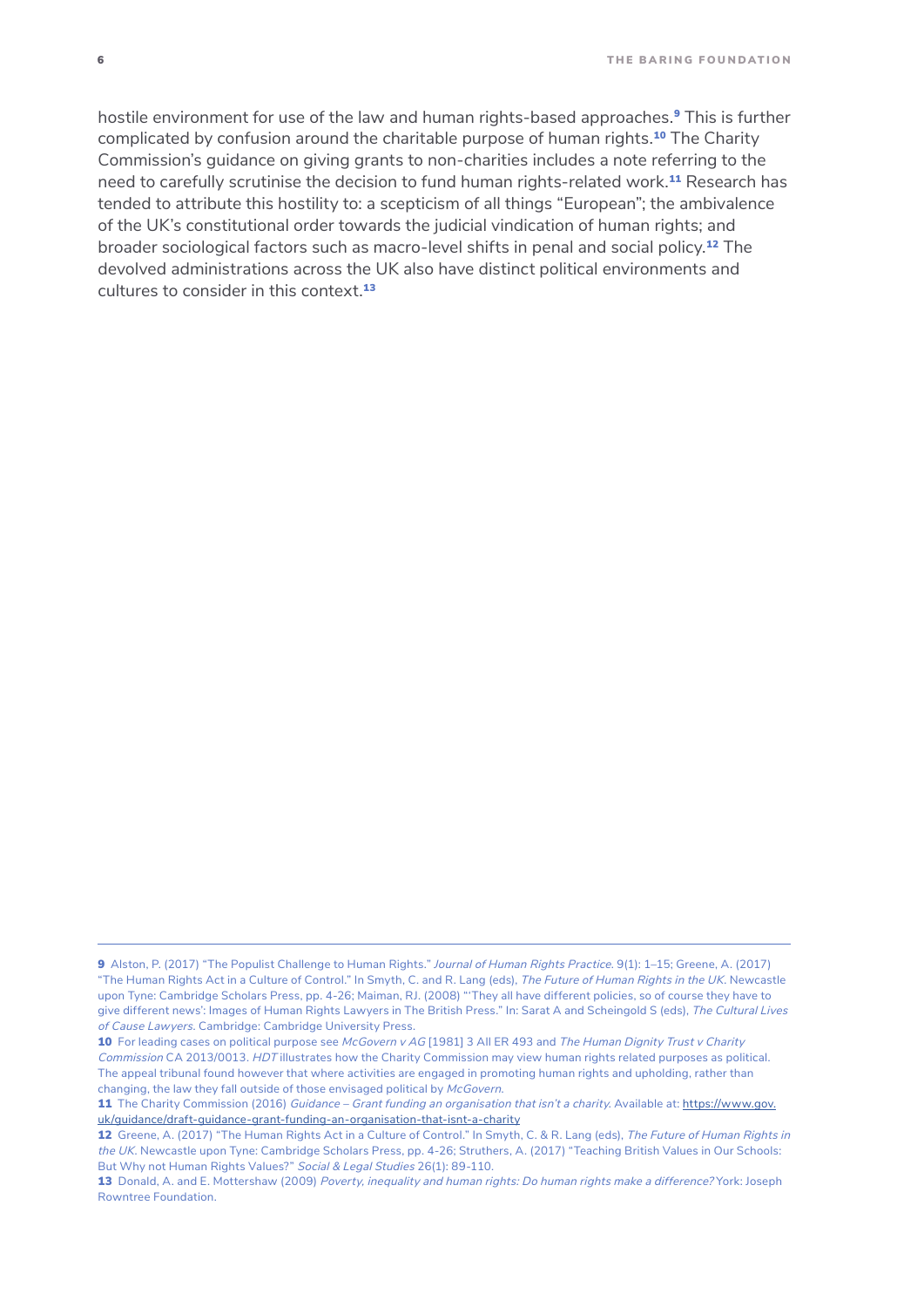# <span id="page-8-0"></span>3 : Approach

This paper surveys and analyses existing literature and other sources to document where we currently stand in terms of our knowledge of use of the law and human rights-based approaches by the voluntary sector in the UK and in order to scan the horizon for issues that have been neglected or underappreciated by existing research. A variety of academic and practitioner sources were consulted. This included:

- Surveying peer-review journals where research on human rights-based approaches, use of law, strategic litigation, legal mobilization and civil society organisations tends to be published: *Social & Legal Studies*, *Journal of Law & Society*, *Law & Policy*, *Journal of Law & Courts*, *Law & Society Review*, *Human Rights Quarterly*, *Journal of Human Rights*, *Journal of Human Rights Practice*, *Journal of Civil Society*, *Nonprofit and Voluntary Sector Quarterly* and *Critical Social Policy*.
- Identifying recent academic monographs on use of the law, human rights-based approaches and the voluntary sector in the UK.
- Finding relevant policy and practitioner documents published by organisations such as the Public Law Project, Justice, the British Institute for Human Rights, Third Sector, the National Audit Office.
- Attending the Baring Foundation's Roundtable on Strengthening the Use of International Human Rights Treaties by the Voluntary Sector on February 22nd 2018 and hearing from experts on the use of international law mechanisms in the UK.

We sought to find research that could address the following research questions that lie at the heart of the Baring Foundation's STVS programme's theory of change.

- Types of law: What types of law do voluntary sector organisations (not) mobilise or rely on when implementing a rights-based approach?
- Structural factors: What structural and procedural opportunities and constraints do voluntary organisations face within the legal system? What kinds of campaigning and legal work are being undertaken to address these issues? How are digital innovations changing the use of the law by the voluntary sector?
- Resources: What are the different ways of resourcing use of the law and human rightsbased approaches? What are the benefits and risks associated with some of the newer options for financing litigation, for example crowdfunding?
- Voluntary Sector Organisation characteristics: What characteristics of voluntary organisations render them more or less likely to use the law or adopt a human rightsbased perspective? Does this relate to their mission, governance structure, staffing and/ or models of service-delivery? What are the internal, cultural barriers to using human rights-based approaches and mobilising the law? What factors influence the likelihood of success?
- Voluntary Sector Organisation relationships: Do relationships with other voluntary sector organisations enhance or undermine the willingness and/or capacity to mobilise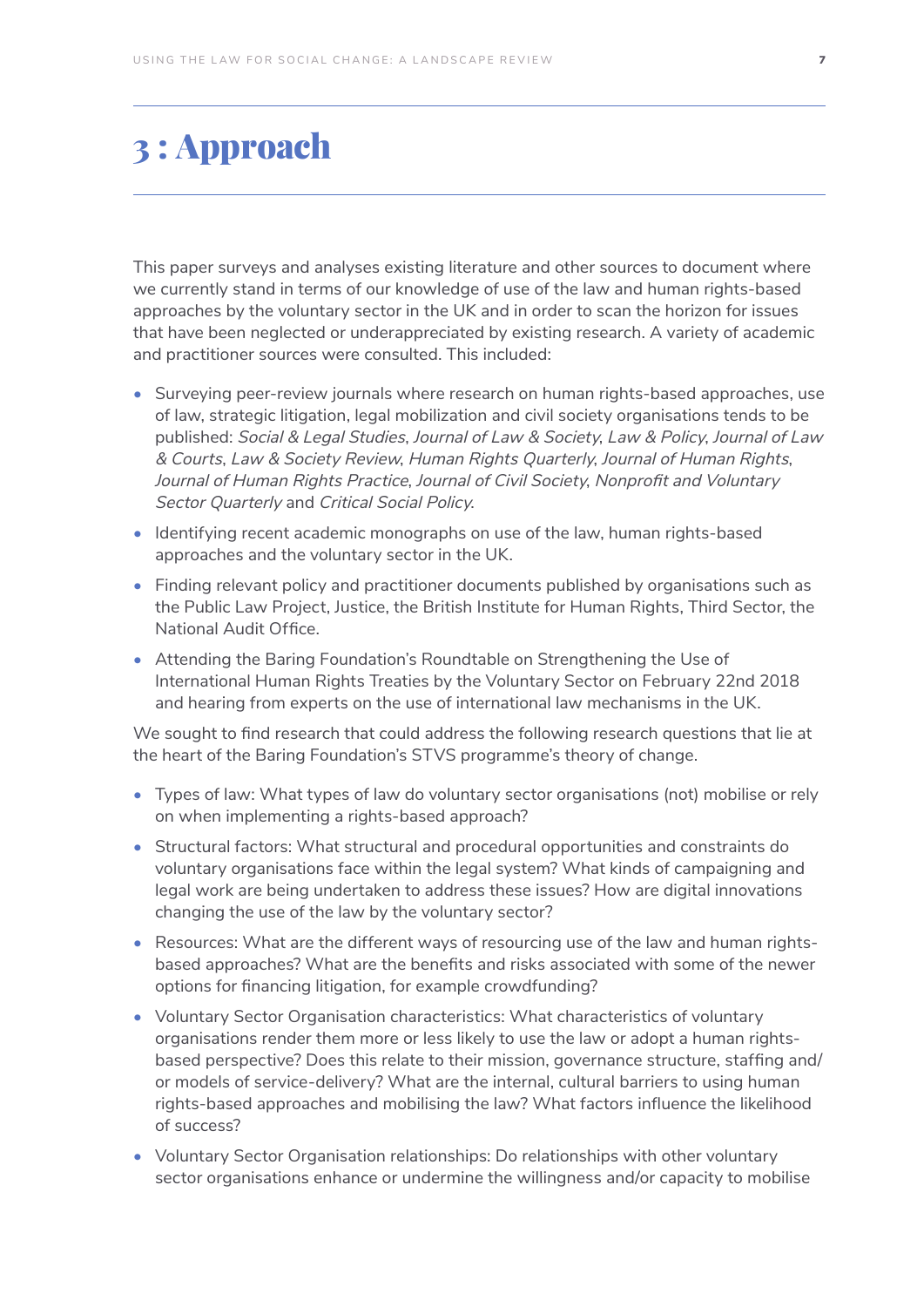the law? Does collaboration between legal and non-legal voluntary sector organisations enhance the legitimacy, efficacy and effectiveness of using the law or human rightsbased approaches?

- Other relationships: Do relationships with other actors (central government, local government and corporate sector) enhance or undermine the willingness and /or capacity to mobilise the law? What are the characteristics of successful collaboration? What areas of law best facilitate effective voluntary sector and non-voluntary sector collaborations?
- Backlash: Where are the main sources of counter-mobilisation to the use of the law and human rights in the UK? What forms does backlash take? Is it effective in dampening use of the law and human rights-based approaches?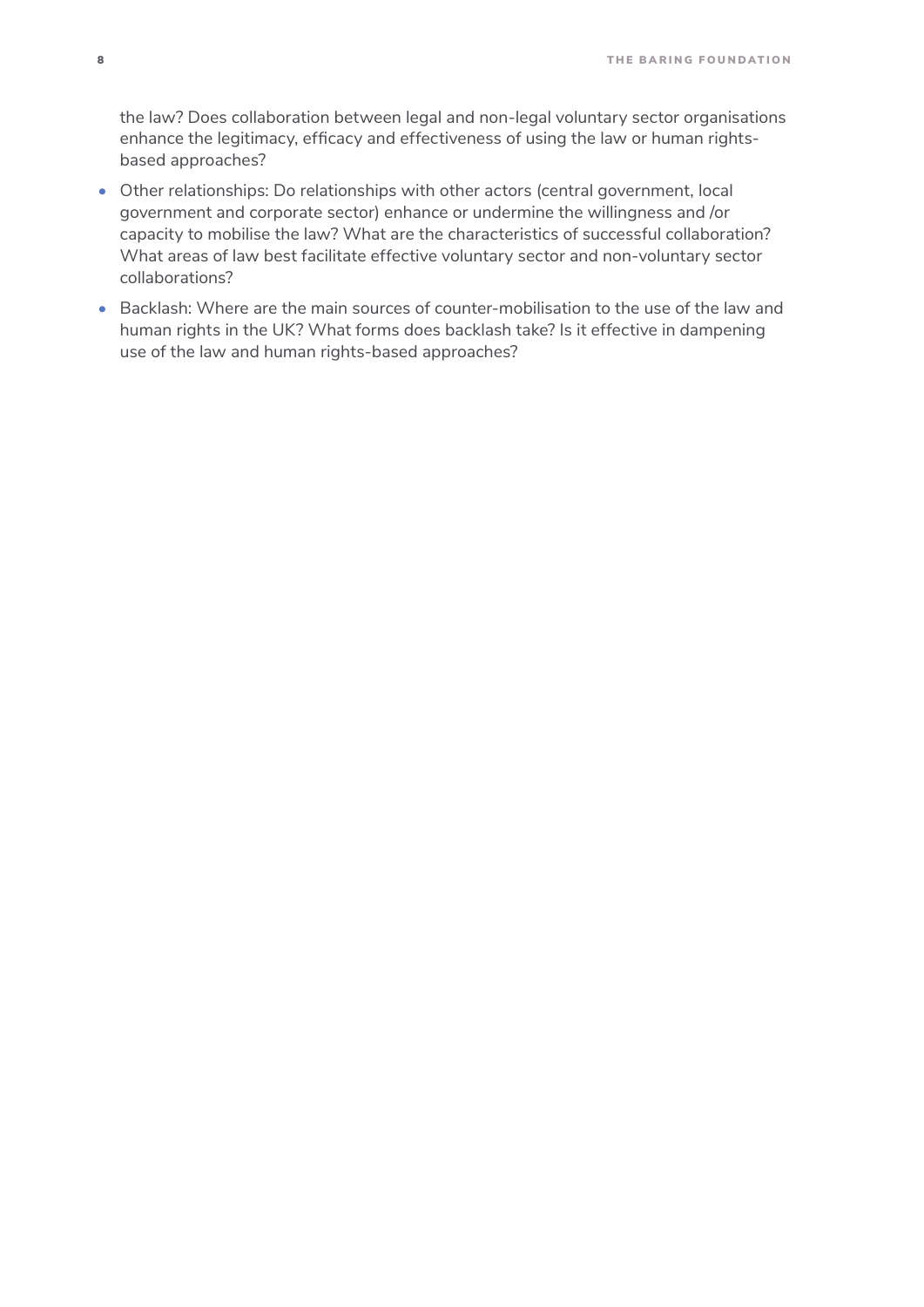# <span id="page-10-0"></span>4 : Review of existing research

This section presents the findings of the review of existing literature and policy documentation. It structures the summary of existing research according to the different sets of questions outlined above.

## 1. LEGAL STOCK

This refers to the types of "legal hooks" used by voluntary sector organisations when they do use the law whether in training and capacity building, campaigning or litigation.

#### The Human Rights Act 1998 (HRA)

In 2000, the HRA, which incorporates the European Convention on Human Rights and Fundamental Freedoms (ECHR) into domestic law, came into force. The Act 'brought rights home' by facilitating access to the courts in order to challenge decisions made by public bodies and hold the state to account.<sup>14</sup> By placing more concrete legal duties on public authorities relevant to the voluntary sector it has opened up the way in which organisations can potentially use the law to promote and protect the rights of vulnerable groups.<sup>15</sup> Aside from litigation, a number of case studies have also shown how broader human rights-based approaches can be put into action in areas including health, social care, welfare entitlements and protection from violence.<sup>16</sup>

#### Equality legislation

The Equality Act 2010 brought protection from nine different forms of discrimination together under one act.<sup>17</sup> Several case studies have also focused on EU equality legislation with UK case studies showing how UK mobilisation shaped EU equality legislation and in turn how supranational law has shaped domestic interpretation and practices.<sup>18</sup>

#### Other legislation

Legal mobilisation based on other types of law has been studied less in the UK context though there is evidence of activity drawing on a range of other statutes, policies and

18 Alter, K. and J. Vargas (2000) "Explaining variation in the use of European litigation strategies." *Comparative Political Studies*  33(4): 452-82; Vanhala, L. (2018) "Shaping the Structure of Legal Opportunities: Environmental NGOs Bringing International Environmental Procedural Rights Back Home." *Law & Policy* 40(1): 110-127.

<sup>14</sup> Leigh, I. and R Masterman (2008) *Making Rights Real: The Human Rights Act in its First Decade*. Oxford: Hart Publishing. 15 Crowther, N. (2015) *Better use of the law and human rights by the voluntary sector*. London: Baring Foundation; Donald, A. and E. Mottershaw (2014) Identifying Human Rights Stories: A Scoping Study. London: Thomas Paine Initiative.

<sup>16</sup> British Institute of Human Rights (2007) *The Human Rights Act - Changing Lives*. London: British Institute of Human Rights; Scottish Human Rights Commission (2016) *Human Rights in health and social care – putting it into practice: case studies from Scotland*. Edinburgh: Scottish Human Rights Commission.

<sup>17</sup> Age, disability, gender reassignment, marriage and civil partnership, race, religion or belief, sex, sexual orientation.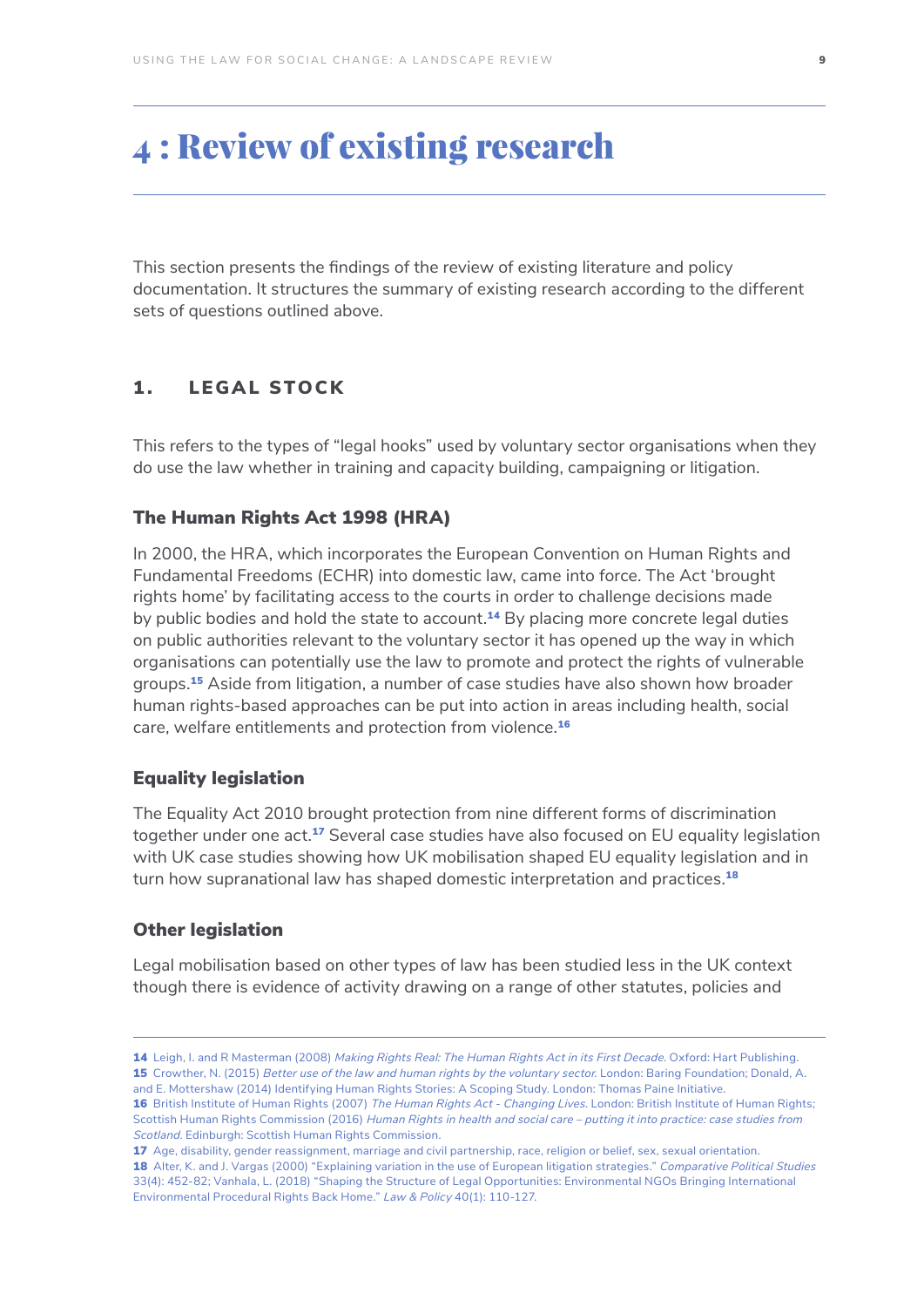common law: for example groups have mobilised the law based on community rightto-buy schemes, local planning regulations and labour law. Straw suggests ways in which reconfiguring human rights arguments under the common law might help 'future proof' against repeal of the HRA.<sup>19</sup> There has also been a recent flurry of activity related to access to justice around the *Unison* case, a landmark 2017 decision concerning the common law and the constitutional right of access to the courts.<sup>20</sup> In the criminal justice sphere, some research addresses how organisations collaborate on Innocence Projects and the potential role such projects have in criminal justice reform.<sup>21</sup> There is also interesting activity by voluntary sector organisations in the field of community care law using, for example, the Care Act 2014, the Children Act 1989 and the Children and Families Act 2014.22 However, to our knowledge there has been comparatively limited analysis of use of the law by voluntary sector organisations in the UK based on private law such as tort, property and contract law.<sup>23</sup>

#### Soft law

This refers to quasi-legal instruments which may not have legally binding force, or whose binding force is weaker than traditional "hard" law mechanisms. It can also refer to other new modes of governance. Recent research coming out of the US on community campaign organisations and research on soft law in the EU has focused on the possibilities of using these non-binding norms as a peg for legal mobilisation and/or an outcome of use of the law for social change.<sup>24</sup> There is relatively little research on the use of soft law principles in the UK context, with the exception of an embryonic body of research on how NGOs have deployed the UN Guiding Principles on Business and Human Rights.

#### International law

This refers to international treaties to which the UK is party but that have not been incorporated into domestic law. In her research on the impact of international law, Beth Simmons shows that domestic political actors are able to appeal to the authority of the treaty to pressure the government to improve its rights practices. This pressure can be applied through both formal channels, such as legal challenges to state behaviour, and informal channels, such as mobilised social movements.<sup>25</sup> Research has documented the many different ways in which voluntary sector organisations have deployed international rights norms in their campaigning, capacity-building, training work and in their litigation efforts.<sup>26</sup> There has also been research on how UK voluntary sector organisations have participated in treaty negotiations, human rights monitoring mechanisms such

23 See the following for examples from the U.S. and comparative research: Lempert, R. (1976) "Mobilizing private law: an introductory essay." *Law & Society Review* 11: 173-189; Howells, G. (2011) *The Tobacco Challenge: Legal Policy and Consumer Protection*. London: Routledge; Barnes, J. and T.F. Burke (2015) *How policy shapes politics: Rights, courts, litigation and the struggle over injury compensation*. New York: Oxford University Press.

<sup>19</sup> Straw, A (2015). "Future Proofing: Running Human Rights Arguments under the Common Law." *Judicial Review* 20(4): 193. 20 *R (UNISON) v Lord Chancellor* [2017] UKSC 51.

<sup>21</sup> Roberts, S. and L. Weathered (2008) "Assisting the Factually Innocent: The Contradictions and Compatibility of Innocence Projects and the Criminal Cases Review Commission." *Oxford Journal of Legal Studies* 29: 43-70.

<sup>22</sup> See for example Clements, L. (2017) *Accessing Public Services Toolkit: A Problem Solving Approach*. Cerebra.

<sup>24</sup> Jacquot, S. and T Vitale (2014) "Law as Weapon of the Weak? A Comparative Analysis of Legal Mobilization by Roma and Women's Groups at the European Level." *Journal of European Public Policy* 2014, 21(4): 587-604.

<sup>25</sup> Simmons, B. (2009) *Mobilizing for Human Rights: International Law in Domestic Politics*. Cambridge: Cambridge University Press.

<sup>26</sup> See e.g. Children's Rights Alliance for England (2017) *Barriers and solutions to using children's rights approaches in policy*. London: CRAE.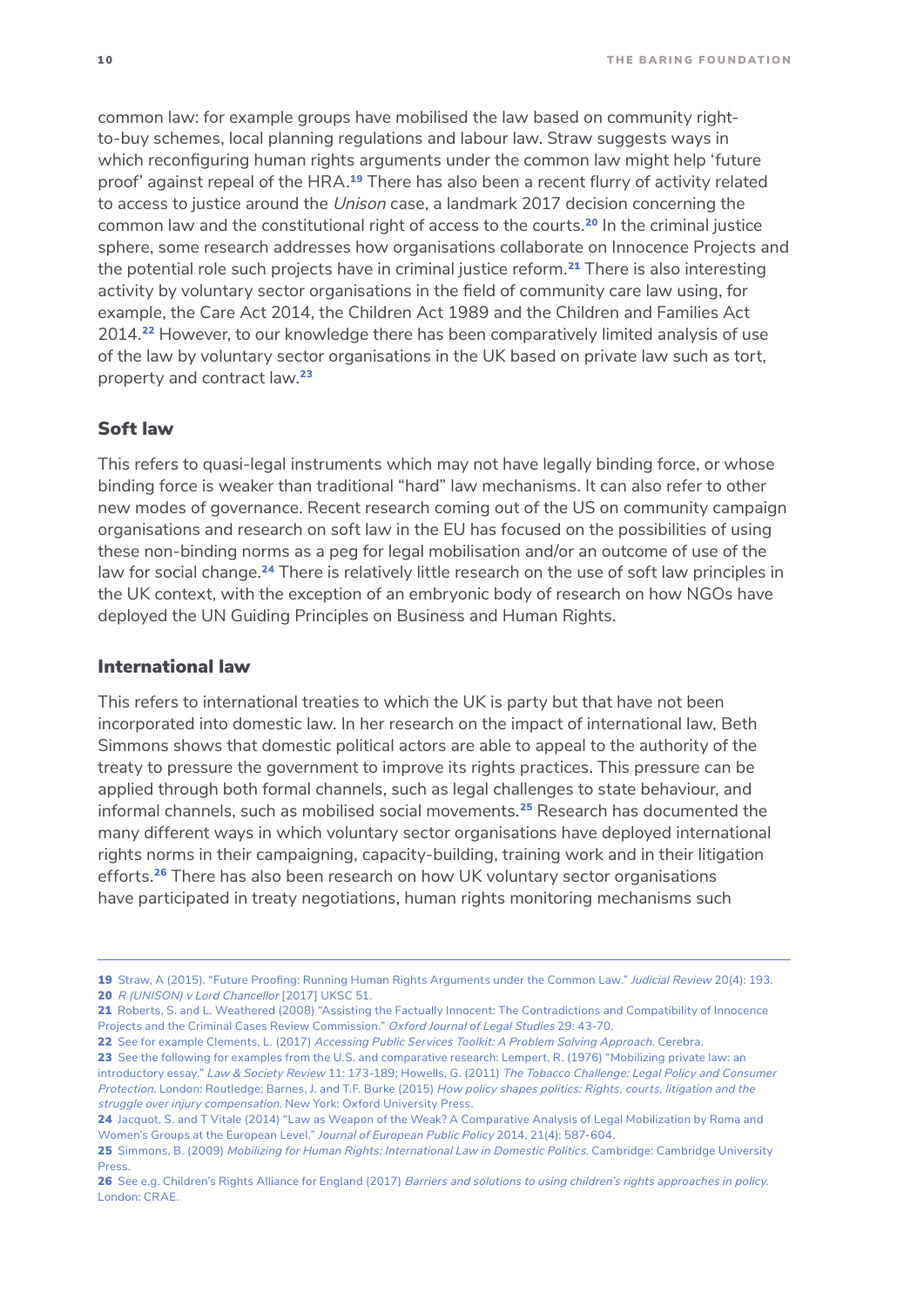<span id="page-12-0"></span>as the Universal Periodic Review, and treaty compliance processes.<sup>27</sup> Research has also highlighted the influence of US, Canadian and European judicial interpretation of international legal norms on the UK experience, though research on this has largely been confined to women's international rights norms and disability rights.<sup>28</sup>

## 2. SHIFTING STRUCTURAL OPPORTUNITIES AND CONSTRAINTS IN THE LEGAL SYSTEM

The procedures that regulate access to the courts for voluntary sector organisations structure the opportunities and constraints that voluntary organisations face. These variables are important for those organisations that use litigation or other court-based strategies as part of their broader campaign for social justice. Academic research has identified the following factors as important for analysing levels of access to justice for voluntary sector organisations.

#### Standing

This refers to the regulations that limit or allow access to courts. There is a strong foundation of legal and socio-legal research on standing rules in the UK, with research also documenting recent changes on standing in the Scottish courts.<sup>29</sup>

#### Cost rules

The rules on who bears the costs in litigation also matter in shaping the use of legal action by voluntary sector organisations. In normal circumstances, under English law the losing party pays the winning party's fees. This means that the risks and potential costs of litigating in the United Kingdom are generally much greater than in other jurisdictions. There has been growing concern among both practitioners and scholars of the access to justice issues raised by the impact of recent policy changes.<sup>30</sup> Joe Tomlinson points out that there is "an urgent need for a thorough and wide-ranging analysis of the "economy" of the modern judicial review system".<sup>31</sup>

<sup>27</sup> Bernaz, N. and I. Pietropaoli (2017) "The Role of Non-Governmental Organizations in the Business and Human Rights Treaty Negotiations." *Journal of Human Rights Practice* 9(2): 287–311; Hodson, L. (2011) *NGOs and the Struggle for Human Rights in Europe*. Oxford: Hart Publishing; Moss, L. (2010) "Opportunities for Nongovernmental Organization Advocacy in the Universal Periodic Review Process at the UN Human Rights Council." *Journal of Human Rights Practice* 2(1): 122–150; Niemetz, M. (2014) "Empowering Civil Society: How to Increase the Input of NGOs into Security Council Deliberation." *Journal of Human Rights Practice* 6(1): 69–88.

<sup>28</sup> Millns, S. and C. Skeet (2013) "Gender equality and legal mobilization in the United Kingdom: using rights for lobbying, litigation, defense and attack." *Canadian Journal of Law and Society* 28(2): 169-188.

<sup>29</sup> Vanhala, L. (2012). "Legal opportunity structures and the paradox of legal mobilization by the environmental movement in the UK." *Law & Society Review*, 46(3): 523-556; Vanhala, L. (2018) "Shaping the Structure of Legal Opportunities: Environmental NGOs Bringing International Environmental Procedural Rights Back Home." *Law & Policy* 40(1): 110-127.

<sup>30</sup> Hickman, T. February 9 2017. "Public Law's Disgrace." UK Constitutional Law Blog.

<sup>31</sup> Tomlinson, J (2018) "Crowdfunding and Public Interest Judicial Review: A Risky New Resource for Law Reform". Available at SSRN: <https://ssrn.com/abstract=3106355> or <http://dx.doi.org/10.2139/ssrn.3106355>; Low-Beer, R. and J. Tomlinson (Forthcoming) *The Political Economy of Judicial Review: What we know and what need to know about how money affects access to judicial review*. London: The Public Law Project.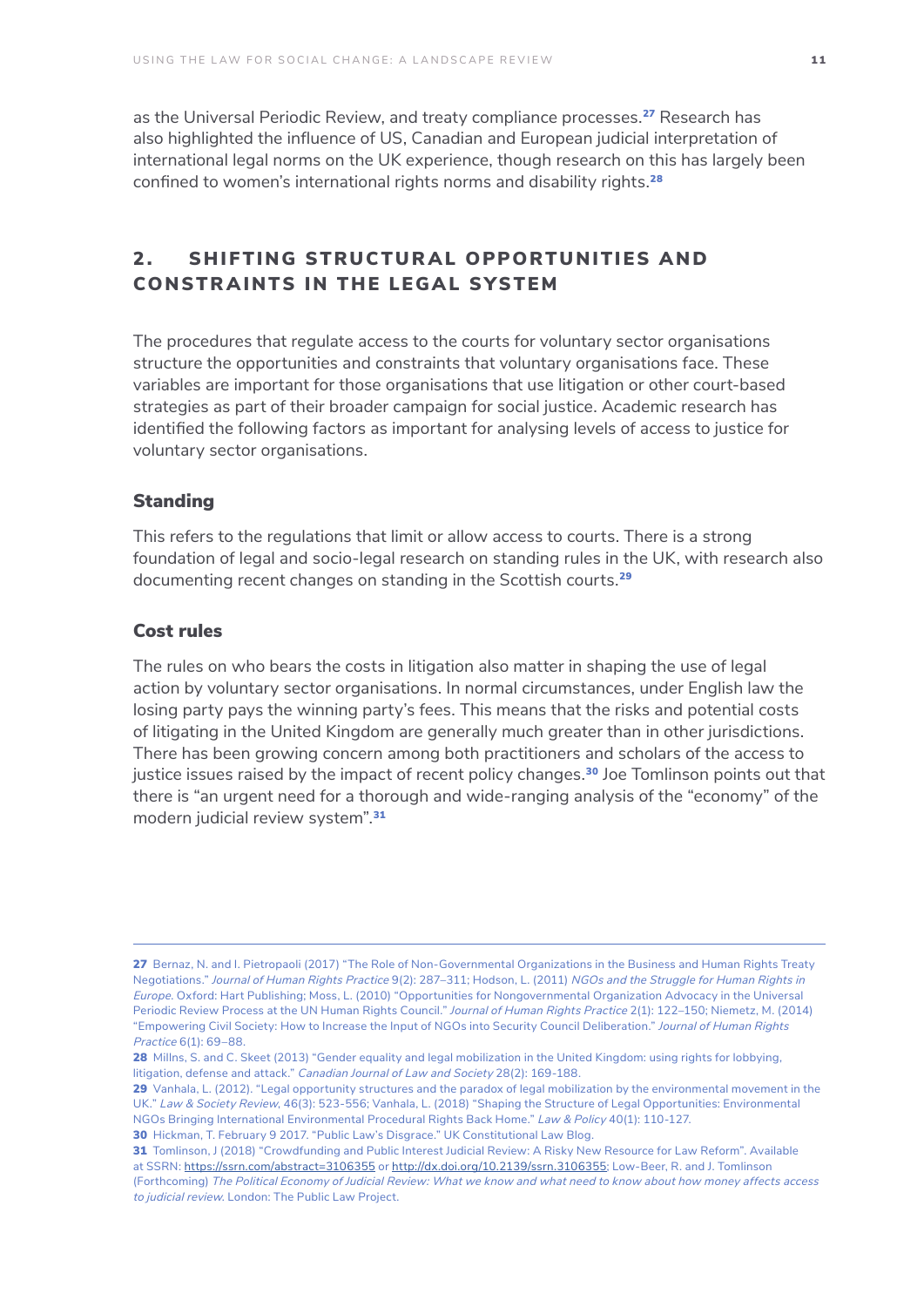#### Third-party interventions

Third party interventions are one way in which a person or organisation not otherwise involved in a legal case can submit specialist information or expertise to the court. The Public Law Project note in their report, *Third Party Interventions: A Practical Guide*, that voluntary sector organisations' specialist knowledge about how particular decisions impact upon disadvantaged groups can assist the court in important ways.<sup>32</sup> Academic and policy research on the use of third-party interventions has documented the barriers and showcased successful case studies of strategic interventions.<sup>33</sup>

## Class/collective actions

While still relatively uncommon in the UK the adoption of the Consumer Rights Act 2015 has implications for the likelihood of class action litigation.<sup>34</sup> There is a lively research community of legal scholars tracking these developments in the EU and the UK.

#### Geographic factors

Research has questioned whether the wider needs of regional communities in public law matters are being met through the decentralisation of the Administrative Court's jurisdiction.<sup>35</sup> There has also been wide concern for the social welfare legal advice deserts in large areas of England and Wales.<sup>36</sup> The reception to human rights across devolved parts of the UK is salient here too with Anna Poole QC recently commenting that while there are exceptions, "the majority of human rights challenges in cases that proceed to judgment [in Scottish courts] are rejected".<sup>37</sup> Research also points to the constrained political context of both legal mobilisation and legislative reform in Northern Ireland especially in relation to equality and related welfare issues.<sup>38</sup>

<sup>32</sup> The Public Law Project (2008) *Third Party Interventions: A Practical Guide*. London: Public Law Project; The Public Law Project (2014) *Guide to Strategic Litigation*. London: Public Law Project.

<sup>33</sup> Harlow, C., and Rawlings, R. (1992) *Pressure through law*. London: Routledge; Smith, R. (2003) "Experience in England and Wales: Test case strategies, public interest litigation, the Human Rights Act and legal NGOs". Available at: [https://www1.](https://www1.essex.ac.uk/armedcon/story_id/000696.pdf) [essex.ac.uk/armedcon/story\\_id/000696.pdf](https://www1.essex.ac.uk/armedcon/story_id/000696.pdf); Justice and Freshfields Bruckhaus Deringer (2016) To Assist the Court: Third Party Interventions in the Public Interest. London: Justice and FBD. Available at [https://2bquk8cdew6192tsu41lay8t-wpengine.netdna](https://2bquk8cdew6192tsu41lay8t-wpengine.netdna-ssl.com/wp-content/uploads/2016/06/To-Assist-the-Co)[ssl.com/wp-content/uploads/2016/06/To-Assist-the-Court-Web.pdf](https://2bquk8cdew6192tsu41lay8t-wpengine.netdna-ssl.com/wp-content/uploads/2016/06/To-Assist-the-Co); The Public Law Project (2008) *Third Party Interventions: A Practical Guide*. London: Public Law Project; Samuels, H. (2005) "Feminist Activism, Third Party Interventions and the Courts." *Feminist Legal Studies* 13: 15-42; Vanhala, L. (2018) *Case Study of Just for Kids Law's Strategic Intervention in the UK Supreme Court: R (Tigere) v Secretary of State for Business, Innovation and Skills*. London: Just for Kids Law.

<sup>34</sup> Hensler, D., C. Hodges and I. Tzankova, eds. (2016), *Class Actions in Context: How Culture, Economics and Politics Shape Collective Litigation*. Cheltenham: Edward Elgar.

<sup>35</sup> Nason, S. and M. Sunkin (2013) "The Regionalisation of Judicial Review: Constitutional Authority, Access to Justice and Specialisation of Services in Public Law." *The Modern Law Review* 76(2): 223-253; Nason, S. November 16 2016. "Justice outside London? A Update on 'Regional' Judicial Review." UK Constitutional Law Blog.

<sup>36</sup> The Law Society of England and Wales (2016) *Parliamentary Brief: Legal aid deserts in England and Wales*. London: The Law Society.

<sup>37</sup> Poole, A. (2016) "Human Rights in Great Britain." *Judicial Review* 21(3): 162 -173.

<sup>38</sup> Harvey, C. (2012) "Contextualised Equality and The Politics of Legal Mobilisation: Affirmative Action in Northern Ireland." *Social and Legal Studies* 21: 23-50; Tomlinson, M. (2016). "Risking peace in the 'war against the poor'? Social exclusion and the legacies of the Northern Ireland conflict." *Critical Social Policy* 36(1): 104-123.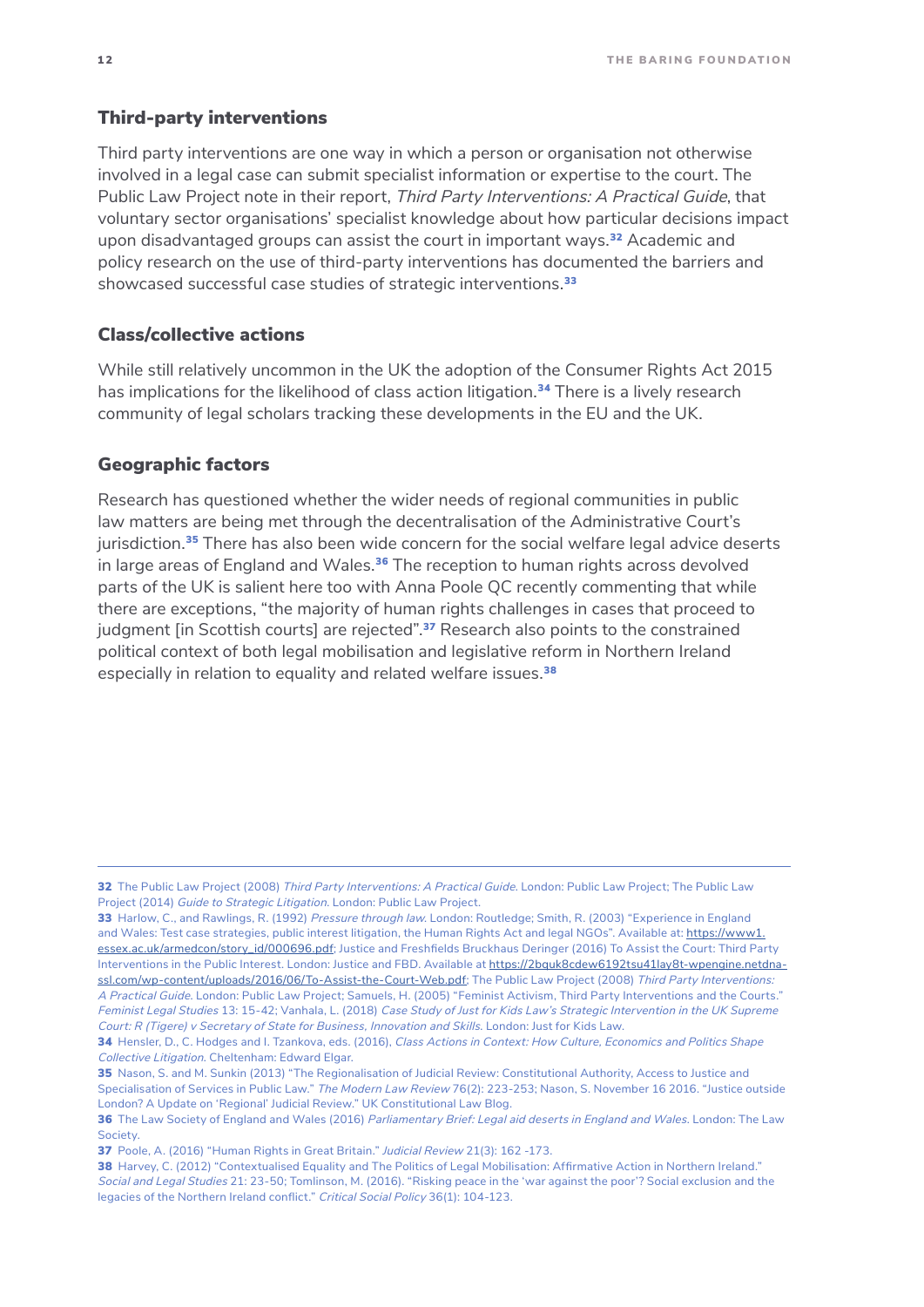## <span id="page-14-0"></span>3. RESOURCING USE OF THE LAW

Use of the law in the UK is expensive by almost any measure. The Public Law Project has been among those organisations, practitioners and scholars leading the charge on documenting and analysing the implications of recent changes in the costs regime for access to justice and public interest litigation.<sup>39</sup>

#### Legal aid

The Legal Aid, Sentencing and Punishment of Offenders Act 2012 (LASPO) dramatically altered the depth and breadth of legal aid provision in England and Wales. Family law cases no longer receive legal aid, unless there is evidence of domestic violence, and most housing, debt, social welfare, prison law and immigration cases (subject to some limited exceptions) are also no longer in scope for funding.<sup>40</sup> The Bach Commission recently proposed codifying a new "right to justice" as well as urgent changes to legal aid eligibility rules and to the operation of the legal aid system.<sup>41</sup> For voluntary sector legal organisations in England and Wales the possibility of using legal aid funding to create a framework to facilitate other types of legal activity has therefore been restricted as has the types of legal advice and representation provided.<sup>42</sup> A stakeholder group of voluntary organisations recently outlined an urgent need for re-evaluation of cuts to the Justice Select Committee, especially to enable 'problem clusters' to be resolved.<sup>43</sup> Comparatively, while cuts have been proposed legal aid levels in Northern Ireland have largely remained the same and in Scotland there has been much less of a reduction in spending but nonetheless concerns about future provision remain.<sup>44</sup>

#### **Crowdfunding**

A growing phenomenon is the corralling of third party funding for litigation from the public, often using an online platform.<sup>45</sup> In a recent paper Joe Tomlinson arques that in certain cases crowdfunding can solve the resource dilemma. However, he is also careful to note the multiple risks inherent in the use of crowdfunding. Some of these are particularly relevant to voluntary sector organisations: uncertainty about the other side's costs; reputational risks; questions of how to frame and campaign around the issues in a legal case; the narrow or broad-based nature of participation; the potential risks of donors having to be identified to the courts and/or being liable for further costs; and the risk that government may take effective crowdfunding as an indicator that public funds (such as legal aid) are not necessary.<sup>46</sup>

43 Law Centres (2017) *Post Implementation Review of the Legal Aid, Sentencing and Punishment of Offenders Act 2012*, Memorandum to the Justice Select Committee. Available at: [www.lawcentres.org.uk/asset/download/619](http://www.lawcentres.org.uk/asset/download/619)

<sup>39</sup> The Public Law Project (2007) *How to fund a judicial review claim when public funding is not available*. London: The Public Law Project.

<sup>40</sup> Legal Aid, Sentencing and Punishment of Offenders Act 2012, Schedule 1.

<sup>41</sup> Fabian Society (2017)*The Right to Justice: Final Report of the Bach Commission*. London: Fabian Society, p.6.

<sup>42</sup> The Low Commission (2014) *Tackling the Advice Deficit*. London: The Legal Action Group; The Low Commission (2015) *Getting it Right in Social Welfare Law: The Low Commission's follow-up report*. London: The Legal Action Group.

<sup>44</sup> Northern Ireland Audit Office (2016) *Managing Legal Aid*. Belfast: Northern Ireland Audit Office; Law Society of Scotland (2015) *Legal Assistance in Scotland: Fit for the Twenty First Century*. Edinburgh: Law Society of Scotland.

<sup>45</sup> Tomlinson, J (2018) "Crowdfunding and Public Interest Judicial Review: A Risky New Resource for Law Reform". Available at SSRN:<https://ssrn.com/abstract=3106355 or http://dx.doi.org/10.2139/ssrn.3106355.>

<sup>46</sup> Tomlinson, J (2018) "Crowdfunding and Public Interest Judicial Review: A Risky New Resource for Law Reform". Available at SSRN:<https://ssrn.com/abstract=3106355 or http://dx.doi.org/10.2139/ssrn.3106355.>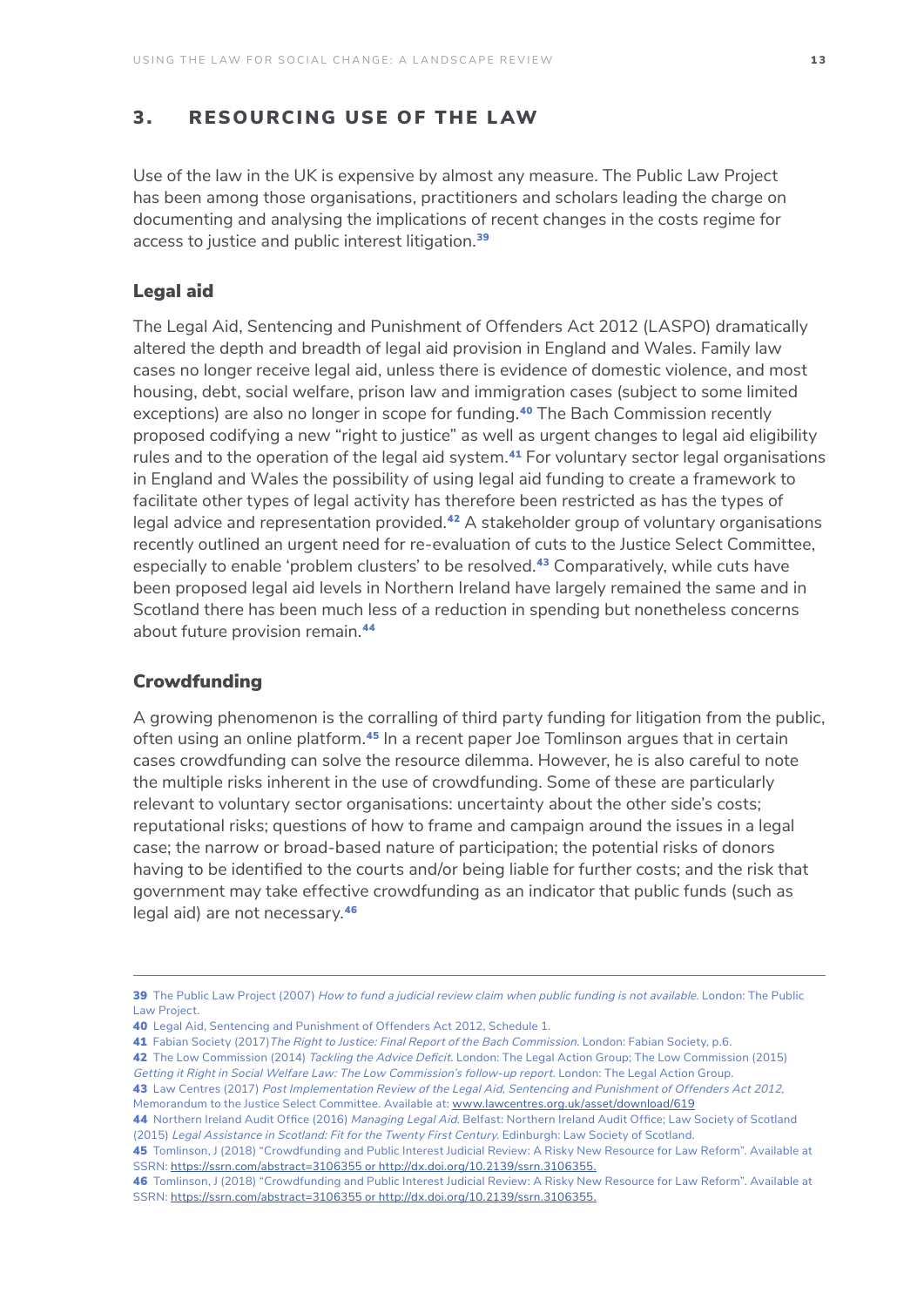## <span id="page-15-0"></span>4 . VOLUNTARY SECTOR ORGANISATION CHARACTERISTICS

The Baring Foundation Working Paper 2 on a *Framework for Better Use of the Law*  includes a conceptual discussion of how to categorise voluntary sector organisations based on their relationship with law and their use of legal approaches. Similar techniques are available for analysing organisations in terms of their engagement with human rights-based approaches.<sup>47</sup> These look at both what organisations do and how they do it and analyse a voluntary sector organisation's mission, governance structure, staffing, service delivery approaches and the way in which they work with other voluntary sector organisations. There has been some research in the UK on these various facets but further research could help explore some of the internal and organisational cultural barriers to use of the law and human rights-based approaches.<sup>48</sup>

## 5 . VOLUNTARY SECTOR ORGANISATION RELATIONSHIPS

Academic research on use of the law is divided on how relationships might influence the propensity to assert the law. This concerns both relationships with government and relationships across the voluntary sector.

### Public sector

Some scholars have hypothesized that having relationships with government partners is likely to have a chilling effect on a group's use of the law because groups "don't want to bite the hand that feeds them". Other scholars have suggested that knowing and deploying the law within these relationships can encourage the other side to take an organisation more seriously and give them a seat at the table. Further research is needed to understand the nuances of these dynamics in the UK. Variation in the experience of voluntary sector organisations may be explained by a number of factors such as: the nature of the government department being dealt with; the level of government one is engaging with; the quality of individual relationships with those in the bureaucracy and particular local or regional legal cultures.

#### Other Voluntary Sector Organisations:

Existing research on the UK experience in the field of disability rights and children's rights has shown that cooperative relationships can enhance the efficacy, legitimacy and effectiveness of using the law. It has also shown that competitive behaviour among voluntary sector organisations can undermine victories.49 However, these findings are not necessarily relevant in other policy areas. Further research could explore the best models for delivering support to non-legal organisations that are interested in using the law.

<sup>47</sup> Vanhala, L. (2011). *Making Rights a Reality? Disability Rights Activists and Legal Mobilization*. New York: Cambridge University Press; Victorian Equal Opportunity and Human Rights Commission (2008), *Implementing the Human Rights Based Approach in Community Organisations*.

<sup>48</sup> Vanhala, L. (2018) "Is Legal Mobilization for the Birds? Legal Opportunity Structures and Environmental Nongovernmental Organisations in the United Kingdom, France, Finland and Italy." *Comparative Political Studies* 51(3): 380-412.

<sup>49</sup> Vanhala, L. (2011). *Making Rights a Reality? Disability Rights Activists and Legal Mobilization*. New York: Cambridge University Press; Vanhala, L. (2018) *Case Study of Just for Kids Law's Strategic Intervention in the UK Supreme Court: R (Tigere) v Secretary of State for Business, Innovation and Skills*. London: Just for Kids Law.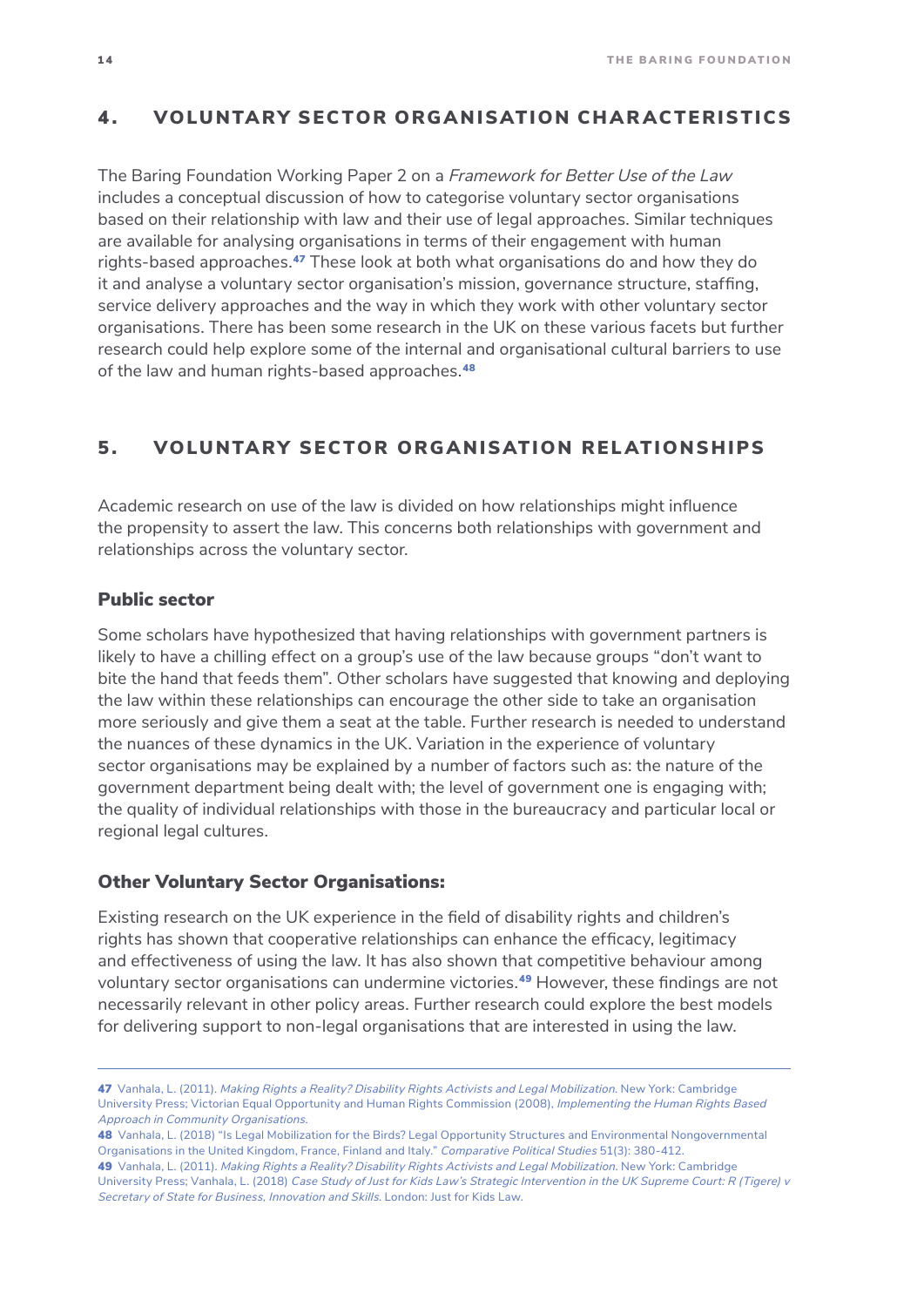#### The interaction between different social change tactics

As Susan Millns and Charlotte Skeet note in their study of legal mobilization on gender equality a distinctive feature in the UK is the need for mixed strategies that do not focus exclusively on either parliamentary or court-based activity. This is in part because of the nature of parliamentary sovereignty. Even since the adoption of the Human Rights Act, the courts cannot strike down problematic legislation in the same way as other Supreme or Constitutional Courts in Europe and elsewhere. The notion that use of the law on its own is not effective has been asserted in countless other studies yet there has been little work that moves beyond a small number of case studies of single legal cases or campaigns.<sup>50</sup>

### Counter-mobilisation and backlash

In the US there have been innovative developments in research on the politics of countermobilisation and backlash.<sup>51</sup> This has documented how conservative or reactionary groups have appropriated legal mobilisation tactics pioneered by liberal or progressive groups.<sup>52</sup> There has also been an increase in strategic lawsuits against public participation (SLAPP): this refers to legal cases (e.g. libel suits, super-injunctions) taken by corporations to silence voluntary sector organisations. Chris Hilson (2016) notes that while SLAPPs are typically regarded as a threat, there are some notable cases in the UK where the environmental movement has been able to convert what may appear as a legal threat into a positive legal or media opportunity. In short, there are some indications that counter-mobilisation may increase in the future and could represent a serious threat to the successful use of the law and human rights-based approaches by voluntary sector organisations.<sup>53</sup>

<sup>50</sup> Budlender, S., G. Marcus SC, and N. Ferreira (2014) *Public interest litigation and social change in South Africa: Strategies, tactics and lessons*. Johannesburg: The Atlantic Philanthropies; Bouwen, P. and M. McCown (2007) "Lobbying versus litigation: political and legal strategies of interest representation in the European Union." *Journal of European Public Policy*, 14(3): 422-433; Donald, A. and E. Mottershaw (2009) "Evaluating the Impact of Human Rights Litigation on Policy and Practice: A Case Study of the UK" *Journal of Human Rights Practice* 1(3): 339–361; Barber, C. (2012) "Tackling the evaluation challenge in human rights: assessing the impact of strategic litigation organisations." *International Journal of Human Rights* 16(3): 411-435; Hertogh, M and S. Halliday (2004) *Judicial Review and Bureaucratic Impact: International and Interdisciplinary Perspectives*. Cambridge: Cambridge University Press.

<sup>51</sup> McCann, M. (2008) "Litigation and legal mobilization." In K.E. Whittington, R.D. Kelemen and G.A. Caldeira (eds). *The Oxford Handbook of Law and Politics*. Oxford: Oxford University Press, 522-540.

*<sup>52</sup>* Goldberg-Hiller, J. (2002) *The Limits to Union: Same-Sex Marriage and the Politics of Civil Rights*. Ann Arbor: University of Michigan Press; Haltom, W. and M. McCann (2004) *Distorting the Law: Politics, Media, and the Litigation Crisis*. Chicago: University of Chicago Press; Keck, T. (2009) "Beyond Backlash: Assessing the Impact of Judicial Decisions on LGBT Rights" *Law & Society Review* 43(1): 151-186.

<sup>53</sup> Donson, F. (2010). "Libel Cases and Public Debate – Some Reflections on whether Europe Should be Concerned about SLAPPs." *Review Of European Community & International Environmental Law* 19(1): 83-94; Hilson, C. (2016) "Environmental SLAPPs in the UK: threat or opportunity?" *Environmental Politics* 25(2): 248-267.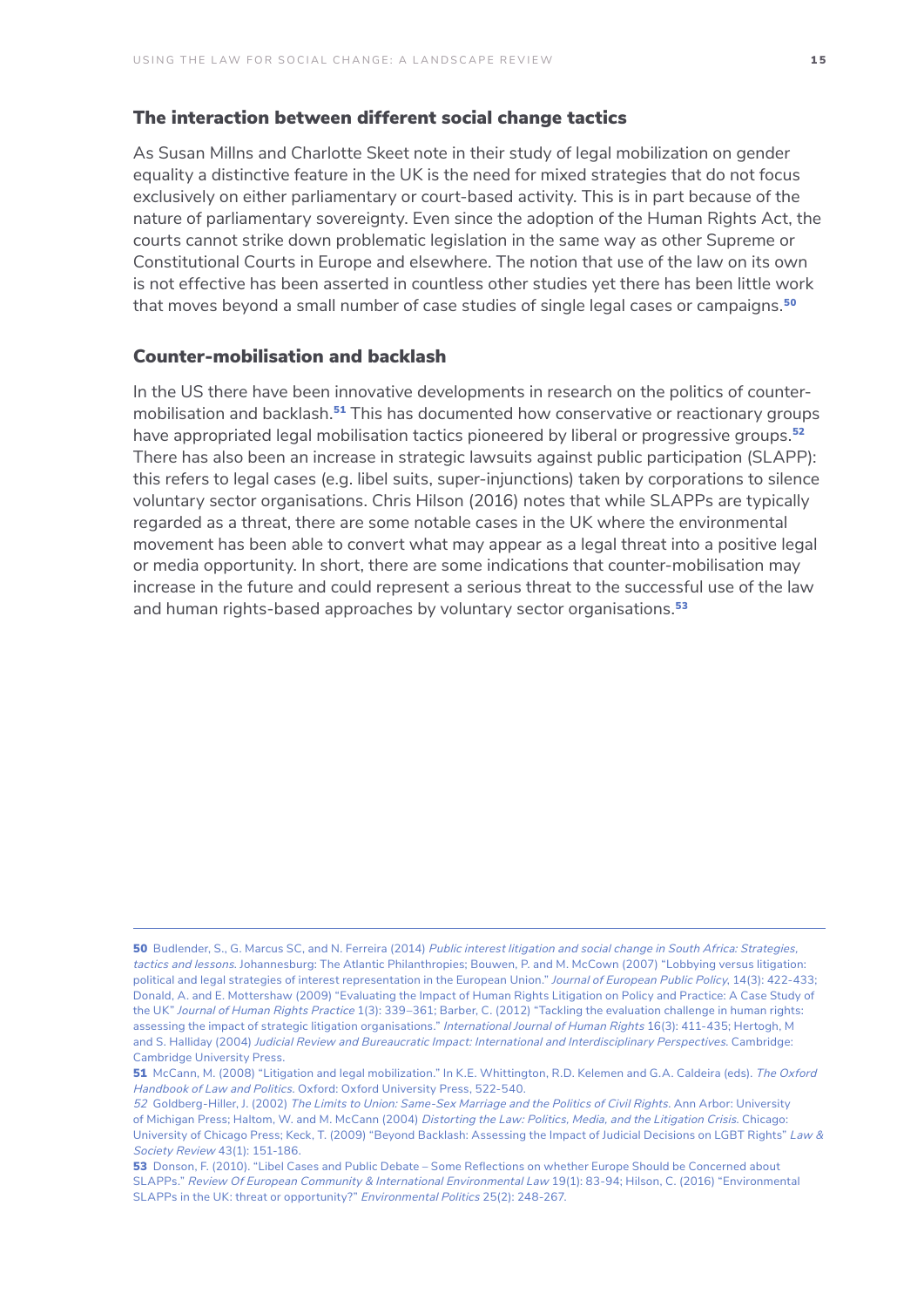# <span id="page-17-0"></span>5 : Conclusions

This landscape review has outlined the state of research on the use of the law and human rights-based approaches by voluntary sector organisations. Research on structural and procedural issues in accessing justice and funding use of the law has received a good deal of academic and practitioner focus reflecting the profound shifts over the last decade in policy in this area. As such, we do not view these as immediate research priorities. There have also been a number of studies documenting use of the law – particularly equality and human rights law – by voluntary sector organisations (though these tend to draw lessons from one or a small number of case studies explored in depth rather than looking across a wide range of cases or campaigns).

The knowledge gaps identified by this survey include:

#### Types of law being engaged with by the voluntary sector

There is a relative lack of understanding of: the extent of use and value of using other types of law – such as family law, labour law, housing law, planning law, tort law, local authority regulations – in the UK; the mobilisation of soft law mechanisms; the extent and impact of use of various international legal norms and international legal mechanisms. If we had a comprehensive overview of the ways in which other types of law are being used, and the overlap with human rights and more traditional common law approaches, there is potential to open up new pathways to impact for voluntary sector organisations.

#### Comparative research on UK-wide use of law

It seems clear that tactics are used with success in some parts of the UK and not others. Contextual socio-political issues and geographic factors create both possibilities and barriers to the use of law. Further comparative research across England, Wales, Scotland and Northern Ireland would assist in learning lessons from successes that might be replicated elsewhere in the UK as well as identifying barriers and sharing experiences of overcoming them.

#### Voluntary sector organisation characteristics and relationships

A number of factors inherent to organisations and to relationships between voluntary sector organisations can shape their propensity to take a human rights approach or to use the law in their work. A particularly promising finding is that collaboration between voluntary sector organisations can enhance legitimacy, efficacy and effectiveness of using the law but this research has generally been based on single case studies limiting the generalisability of these findings.

#### Relationships with government

We have limited analysis of how voluntary sector organisations work with other actors such as central and local government to achieve change through the use of the law. A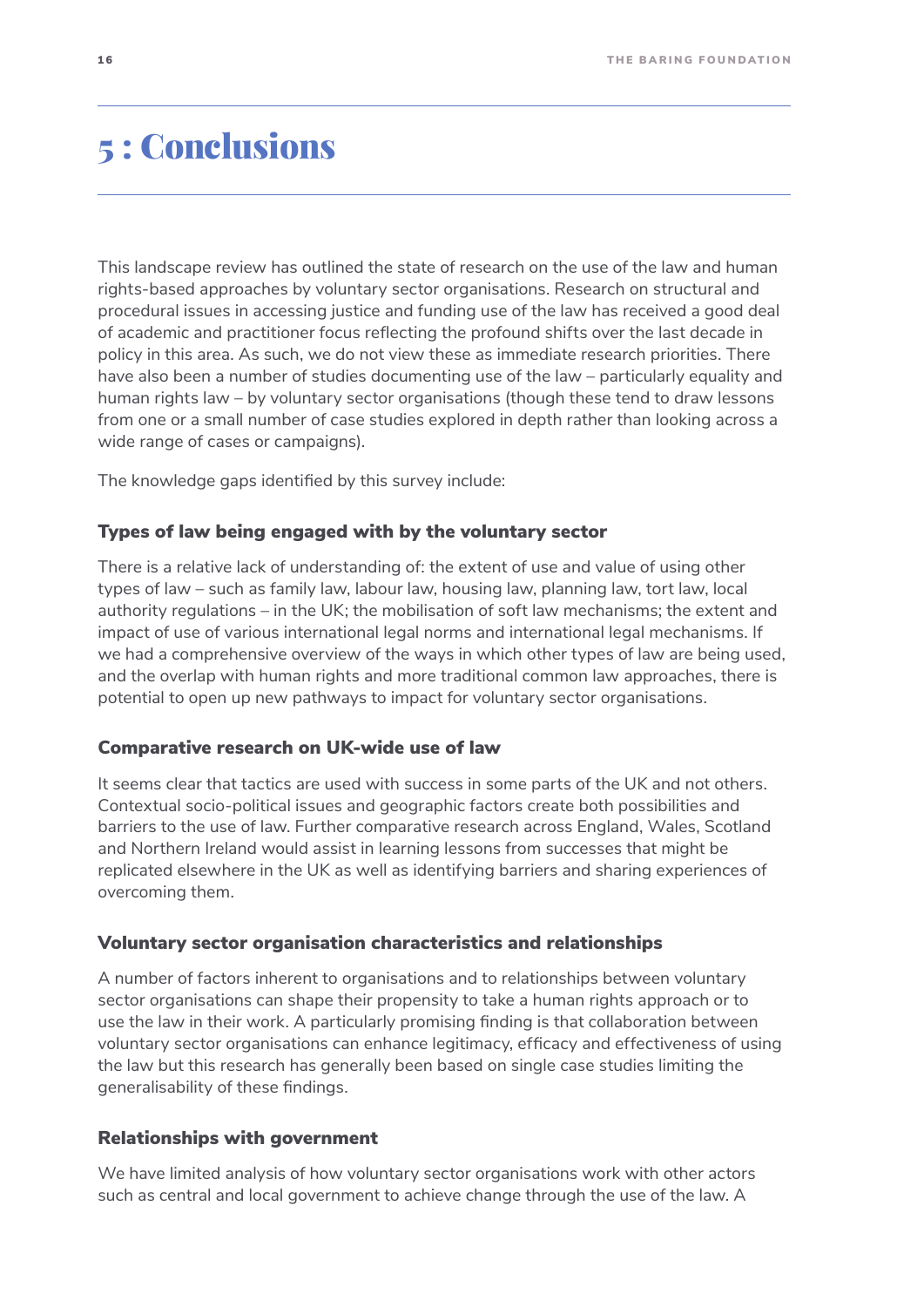better understanding of the nuances of collaboration and partnership building in the UK will help identify both the possibilities and limitations of this approach across the sector.

## Interaction between using the law and other social change tactics

Almost all research on use of the law points out that it will not be effective if used in isolation. Yet to our knowledge there is relatively little systematic research identifying the conditions under which groups across issues areas will be successful in using the law for social change. There is also relatively little research showing how to evaluate the impact of use of the law. A broader evidence base that identifies and measures outcomes and outlines which tools have been used, and to what effect, has the potential to meaningfully guide decision-making and resource allocation.